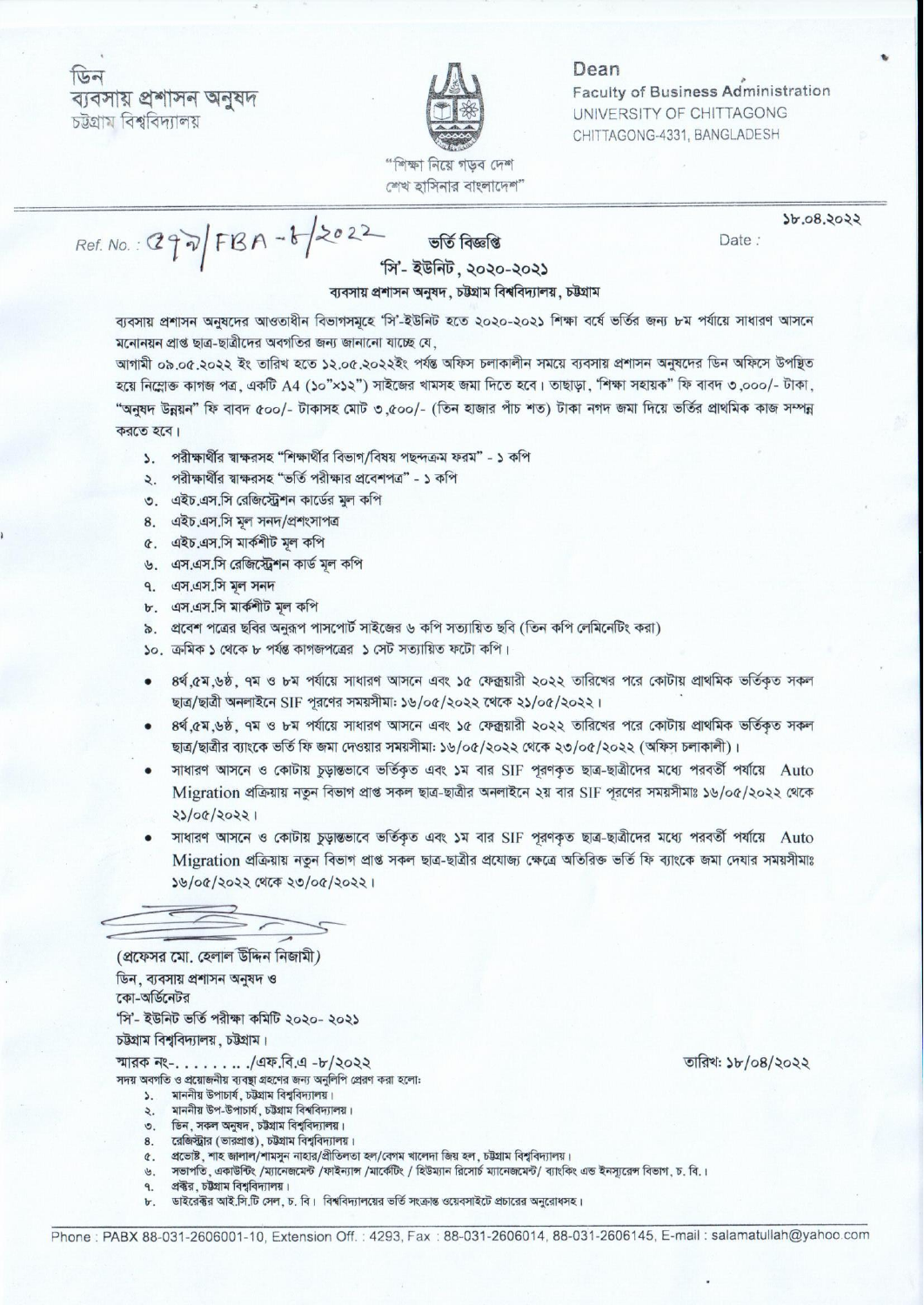| <b>Exam Roll</b> | Name                            | <b>Merit</b>   | <b>Department</b>   | <b>Status</b> |
|------------------|---------------------------------|----------------|---------------------|---------------|
| 301781           | <b>SUBAT TAHSIN</b>             | $\overline{4}$ | Dept. of Finance    | Admitted (1)  |
| 301057           | <b>UMMUL WARA</b>               | 9              | Dept. of Finance    | Admitted (1)  |
| 311869           | MOHAMMED ABDULLAH AL FORHAD     | 11             | Dept. of Finance    | Admitted (1)  |
| 304681           | <b>JANNATUN NOOR NAFISA</b>     | 15             | Dept. of Finance    | Admitted (1)  |
| 302992           | <b>TARINA JAHAN RAIMA</b>       | 16             | Dept. of Finance    | Admitted (1)  |
| 312037           | <b>EKRAM AHMED SIZZLE</b>       | 18             | Dept. of Finance    | Admitted (1)  |
| 306920           | <b>AHANAF SIDDIQUE RISHTA</b>   | 21             | Dept. of Finance    | Admitted (1)  |
| 300126           | SYEDA NISHAT TASNIM             | 28             | Dept. of Finance    | Admitted (1)  |
| 305938           | MOHAMMAD JOYNAL ABEDIN          | 36             | Dept. of Finance    | Admitted (1)  |
| 306044           | AYESHA KHATUN TINNI             | 52             | Dept. of Accounting | Admitted (1)  |
| 309215           | <b>SAKLIMA AKTER</b>            | 56             | Dept. of Finance    | Admitted (1)  |
| 313660           | OHIDUL ALAM RAYHAN              | 69             | Dept. of Finance    | Admitted (1)  |
| 310045           | MINHAJ SHAFI SHEHAB             | 70             | Dept. of Finance    | Admitted (1)  |
| 311567           | SAYEDA JANNATUL FERDOUS ROWSHNI | 71             | Dept. of Finance    | Admitted (1)  |
| 309672           | MD. MOMINUL HAQUE SHUVO         | 73             | Dept. of Finance    | Admitted (1)  |
| 310073           | <b>MD.MIZAN</b>                 | 76             | Dept. of Finance    | Admitted (1)  |
| 309223           | <b>JANNATUL FERDOUS TARIN</b>   | 78             | Dept. of Accounting | Admitted (1)  |
| 304718           | <b>ASMA KHATUN</b>              | 81             | Dept. of Accounting | Admitted (1)  |
| 312565           | <b>MEHERUN NESA AFRIN</b>       | 84             | Dept. of Finance    | Admitted (1)  |
| 300111           | <b>SHAFKAT IBNE PARVEZ</b>      | 87             | Dept. of Finance    | Admitted (1)  |
| 302257           | <b>KAZI ABDUS SAMI</b>          | 91             | Dept. of Finance    | Admitted (1)  |
| 302673           | <b>SHEMANTI DAS</b>             | 93             | Dept. of Finance    | Admitted (1)  |
| 312014           | MD. RAIHAN CHOWDHURY            | 94             | Dept. of Finance    | Admitted (1)  |
| 301746           | SYEDA NAZIA NISHAT ANISA        | 95             | Dept. of Finance    | Admitted (1)  |
| 301534           | MAHAMUDUL HOQUE                 | 97             | Dept. of Finance    | Admitted (1)  |
| 307462           | <b>IMTIAJ MAHAMUD SABID</b>     | 98             | Dept. of Finance    | Admitted (1)  |
| 304897           | MOHAMMAD MOHSHIN MEAH           | 101            | Dept. of Finance    | Admitted (1)  |
| 301687           | <b>ARWA MONSUR</b>              | 103            | Dept. of Finance    | Admitted (1)  |
| 306494           | <b>SANJIDA RASHID</b>           | 105            | Dept. of Finance    | Admitted (1)  |
| 312239           | <b>LOTFUR RAHAMAN</b>           | 106            | Dept. of Finance    | Admitted (1)  |
| 307083           | <b>MOHESNA BEGUM</b>            | 112            | Dept. of Finance    | Admitted (1)  |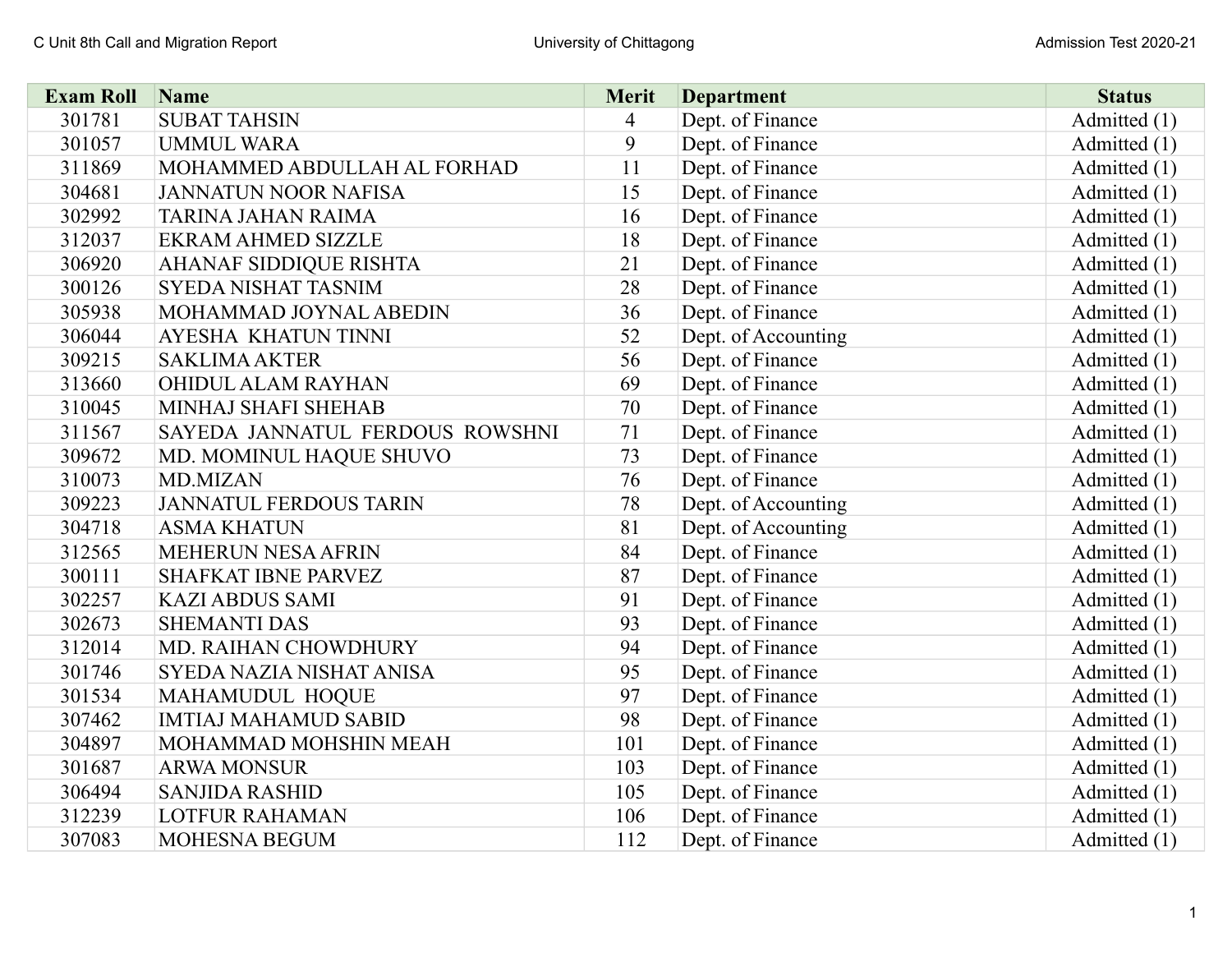| <b>Exam Roll</b> | Name                         | Merit | <b>Department</b>   | <b>Status</b>  |
|------------------|------------------------------|-------|---------------------|----------------|
| 307844           | <b>TANJUM ISLAM</b>          | 124   | Dept. of Finance    | Admitted (1)   |
| 309264           | <b>SAIRA RAHAMAN</b>         | 125   | Dept. of Finance    | Admitted (1)   |
| 305275           | <b>ATIQUR RAHMAN</b>         | 128   | Dept. of Finance    | Admitted (1)   |
| 305953           | <b>ZARIN NUDAR AZIM</b>      | 131   | Dept. of Finance    | Admitted (1)   |
| 306545           | MONTASIR MAHMUD EBTISAM      | 133   | Dept. of Accounting | Admitted (1)   |
| 306483           | <b>REPSON BARUA</b>          | 134   | Dept. of Finance    | Admitted (1)   |
| 305752           | <b>EKRAM HOSSAIN</b>         | 137   | Dept. of Accounting | Admitted (1)   |
| 301096           | <b>MD SAFI UDDIN</b>         | 140   | Dept. of Finance    | Admitted (1)   |
| 303897           | NOBEL DEY                    | 143   | Dept. of Finance    | Admitted (1)   |
| 302506           | <b>SHAHRIAR HOSSAIN</b>      | 148   | Dept. of Finance    | Admitted (1)   |
| 301267           | <b>TASNIM SIDDIQUA</b>       | 149   | Dept. of Finance    | Admitted (1)   |
| 313005           | <b>FABIANA ZAMAN</b>         | 151   | Dept. of Finance    | Admitted (1)   |
| 306243           | <b>TRIBANI DUTTA</b>         | 153   | Dept. of Finance    | Admitted (1)   |
| 302280           | <b>SYEDA NOWSHIN ZAMAN</b>   | 154   | Dept. of Finance    | Admitted (1)   |
| 304975           | <b>BISHNU DATTA</b>          | 155   | Dept. of Finance    | Admitted (1)   |
| 306947           | MD. KAWSAR ALAM TASIN        | 156   | Dept. of Finance    | Admitted (1)   |
| 312133           | <b>JESMIN AKTHER</b>         | 157   | Dept. of Marketing  | Admitted (1)   |
| 303255           | <b>AMIT DEY</b>              | 161   | Dept. of Finance    | Admitted (1)   |
| 309685           | <b>TRINA BAIDYA</b>          | 162   | Dept. of Finance    | Admitted (1)   |
| 311699           | PUSHPITA BHATTACHARJEE       | 164   | Dept. of Finance    | Admitted (1)   |
| 311146           | SUBRINA SHAHRIN SHIFA        | 165   | Dept. of Finance    | Admitted (1)   |
| 302641           | <b>ISRAT JAHAN TABITA</b>    | 167   | Dept. of Accounting | Admitted (1)   |
| 306285           | <b>JANNATUL FERDOUS</b>      | 172   | Dept. of Finance    | Migrated $(1)$ |
| 303152           | <b>MAHAMUDA AKTHER</b>       | 176   | Dept. of Finance    | Migrated $(1)$ |
| 312495           | ROMANA AFRIN JOBEDA          | 178   | Dept. of Marketing  | Admitted (1)   |
| 309476           | MIFTAHUL JANNAT MISKAT       | 179   | Dept. of Accounting | Admitted (1)   |
| 303035           | MD. UJJAL HOSSEN             | 183   | Dept. of Accounting | Admitted (1)   |
| 305345           | <b>ISRAT JERIN</b>           | 186   | Dept. of Finance    | Migrated $(1)$ |
| 309470           | <b>SAJID RAIHAN</b>          | 189   | Dept. of Finance    | Migrated $(1)$ |
| 312088           | REZIA SULTANA                | 191   | Dept. of Finance    | Migrated $(1)$ |
| 307881           | MOHAMMED JAHANGIR ALAM NOYON | 196   | Dept. of Finance    | Migrated $(1)$ |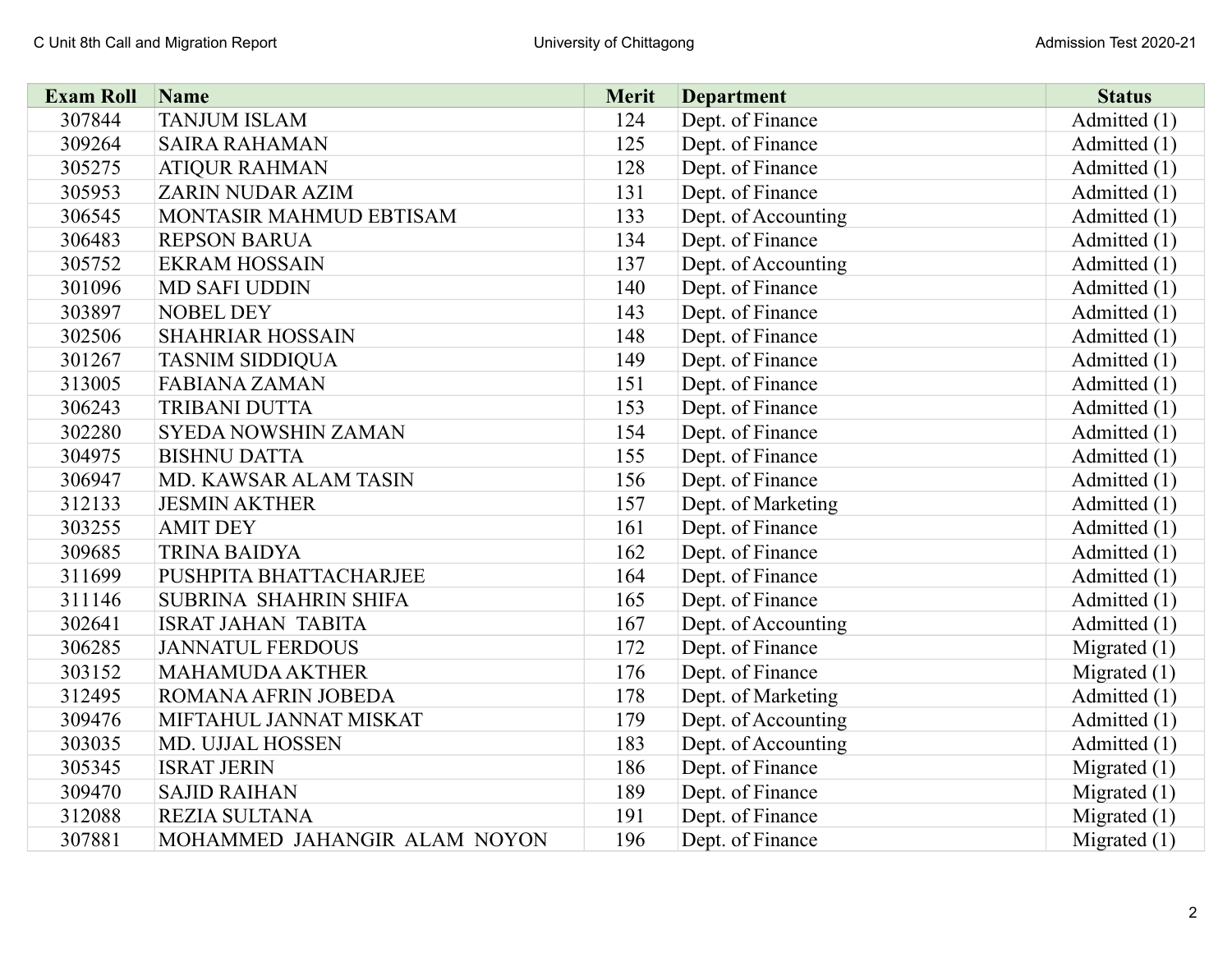| <b>Exam Roll</b> | Name                           | <b>Merit</b> | <b>Department</b>                   | <b>Status</b>  |
|------------------|--------------------------------|--------------|-------------------------------------|----------------|
| 308683           | AFRIN SULTANA SANJI            | 197          | Dept. of Accounting                 | Admitted (1)   |
| 300382           | HUMAIRA KHANAM                 | 198          | Dept. of Finance                    | Migrated $(1)$ |
| 312301           | <b>TASMIN AKTER CHOWDHURY</b>  | 203          | Dept. of Accounting                 | Admitted (1)   |
| 310393           | <b>JANNATUL FERDOUS FARIHA</b> | 205          | Dept. of Finance                    | Migrated $(1)$ |
| 300663           | <b>SADIA RAHMAN</b>            | 207          | Dept. of Accounting                 | Admitted (1)   |
| 305267           | NAHID SULTANA TULTUL           | 208          | Dept. of Human Resources Management | Admitted (1)   |
| 308436           | <b>ISMAM ABEDIN</b>            | 210          | Dept. of Finance                    | Migrated $(1)$ |
| 306587           | NAHID IBRAHIM HIMEL            | 211          | Dept. of Finance                    | Migrated $(1)$ |
| 302710           | DIPANTA NEOGI DIPTA            | 214          | Dept. of Finance                    | Migrated $(1)$ |
| 303464           | <b>AFROJALIA</b>               | 216          | Dept. of Finance                    | Migrated $(1)$ |
| 312033           | <b>TAHMINA AKTER</b>           | 219          | Dept. of Finance                    | Migrated $(1)$ |
| 312669           | MOHAMMAD SHAFAAT JAMIL         | 221          | Dept. of Finance                    | Migrated $(1)$ |
| 309798           | MOHAMMED EYAS UDDIN TAMIM      | 223          | Dept. of Finance                    | Migrated $(1)$ |
| 309204           | <b>JANNATUN NESA CHUMKE</b>    | 229          | Dept. of Finance                    | Migrated $(1)$ |
| 302374           | SHRABONI CHAKRABORTY           | 231          | Dept. of Marketing                  | Admitted (1)   |
| 309516           | <b>SAIKA FERDOUS</b>           | 233          | Dept. of Finance                    | Migrated $(1)$ |
| 310156           | <b>ARITRA MAZUMDER</b>         | 234          | Dept. of Finance                    | Migrated $(1)$ |
| 301649           | MD. ABU IMRAN SIDDIQUE         | 236          | Dept. of Finance                    | Migrated $(1)$ |
| 313717           | <b>MD. SAYEB KHAN RAHAT</b>    | 242          | Dept. of Finance                    | Migrated $(1)$ |
| 304039           | <b>SYEDA JAREEN SAGIR</b>      | 246          | Dept. of Accounting                 | Admitted (1)   |
| 305069           | <b>RAMIJ UDDIN</b>             | 247          | Dept. of Finance                    | Migrated $(1)$ |
| 311097           | <b>MD ZOBAYER HOSSAIN</b>      | 248          | Dept. of Finance                    | Migrated $(1)$ |
| 312017           | <b>FARJANA YESMIN TUMPA</b>    | 251          | Dept. of Finance                    | Migrated $(1)$ |
| 308712           | ISRAK JAKIA SULTANA IMA        | 255          | Dept. of Finance                    | Migrated $(1)$ |
| 303649           | TANZILA MOHSIN                 | 259          | Dept. of Finance                    | Migrated $(1)$ |
| 306230           | <b>FAHIMA AKTER TINNY</b>      | 261          | Dept. of Accounting                 | Admitted (1)   |
| 310114           | NUSRAT JAHAN EVA.              | 265          | Dept. of Accounting                 | Migrated $(1)$ |
| 300501           | <b>ZUNEE BARUA</b>             | 267          | Dept. of Finance                    | Migrated $(1)$ |
| 311409           | <b>ROWNOK TABASSUM</b>         | 269          | Dept. of Accounting                 | Migrated $(1)$ |
| 313365           | <b>JANNATUL MAWA</b>           | 272          | Dept. of Finance                    | Migrated $(1)$ |
| 301674           | AMATULLAH UMAINA BUSHRA        | 273          | Dept. of Human Resources Management | Admitted (1)   |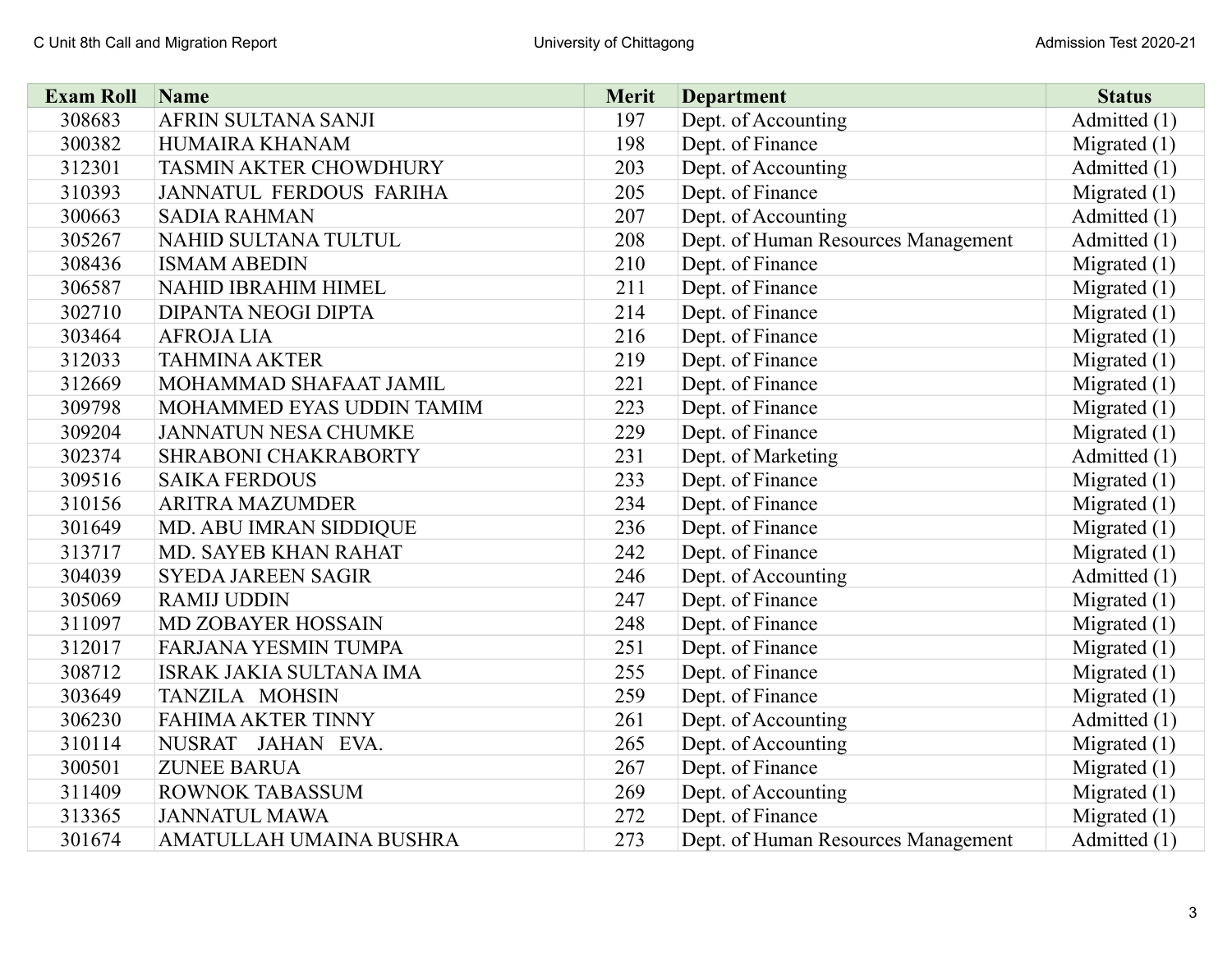| <b>Exam Roll</b> | Name                           | <b>Merit</b> | <b>Department</b>   | <b>Status</b>  |
|------------------|--------------------------------|--------------|---------------------|----------------|
| 304559           | MD. AMINUL ISLAM RIFAT         | 274          | Dept. of Finance    | Migrated $(1)$ |
| 307979           | NADIA AFRIN NIMA               | 278          | Dept. of Accounting | Migrated $(1)$ |
| 308368           | MUNIZA NAMIRA AHMED            | 279          | Dept. of Finance    | Migrated $(1)$ |
| 307410           | YESMIN AFROSE NADIA            | 282          | Dept. of Finance    | Migrated $(1)$ |
| 300848           | FAHIMA AHMED MITHILA           | 286          | Dept. of Accounting | Migrated $(1)$ |
| 304947           | UMMA SAIMA LIMA                | 287          | Dept. of Marketing  | Admitted (1)   |
| 303876           | <b>SURAIYA TARANUM</b>         | 288          | Dept. of Accounting | Migrated $(1)$ |
| 305815           | <b>ISRAT JAHAN</b>             | 292          | Dept. of Finance    | Migrated $(1)$ |
| 300254           | MOHAMMED SADMAN ISLAM          | 299          | Dept. of Finance    | Migrated $(1)$ |
| 308403           | <b>RAKIB HOSSEN</b>            | 300          | Dept. of Finance    | Migrated $(1)$ |
| 301660           | <b>IMRAN HOSSEN</b>            | 302          | Dept. of Finance    | Migrated $(1)$ |
| 312760           | <b>RIJA AKTAR</b>              | 303          | Dept. of Finance    | Migrated $(1)$ |
| 313326           | <b>MEHRUB HOSSAIN</b>          | 305          | Dept. of Finance    | Migrated $(1)$ |
| 310644           | <b>BIBI MARIUM</b>             | 306          | Dept. of Finance    | Migrated $(1)$ |
| 301476           | ABDULLAH MEHDI CHOWDHURY NAVID | 309          | Dept. of Finance    | Migrated $(1)$ |
| 311129           | ADILA MAIMUNA RODOSHI          | 311          | Dept. of Finance    | Migrated $(1)$ |
| 300660           | MOHAMMAD ATIQUE ULLAH          | 312          | Dept. of Finance    | Migrated $(1)$ |
| 302368           | <b>ARNAB CHOWDHURY</b>         | 316          | Dept. of Finance    | Migrated (1)   |
| 301713           | <b>JOYONTA DEY</b>             | 317          | Dept. of Finance    | Migrated $(1)$ |
| 308238           | <b>UMMA KULSUM RIZA</b>        | 319          | Dept. of Accounting | Migrated $(1)$ |
| 302289           | MANASHI BARUA                  | 320          | Dept. of Finance    | Migrated $(1)$ |
| 303550           | <b>MD. SAIFUR RAHMAN</b>       | 325          | Dept. of Accounting | Migrated $(1)$ |
| 313103           | MOHAMMAD ABRAR JAHIN KHAN      | 326          | Dept. of Finance    | Migrated $(1)$ |
| 300712           | <b>TASRINA HOSSAIN</b>         | 327          | Dept. of Accounting | Migrated $(1)$ |
| 302848           | <b>FABLIHA SADIKA</b>          | 329          | Dept. of Finance    | Migrated $(1)$ |
| 306284           | MD. HAMIM                      | 331          | Dept. of Finance    | Migrated $(1)$ |
| 305789           | <b>RETU PARNA DAS</b>          | 333          | Dept. of Finance    | Migrated $(1)$ |
| 313756           | <b>BIBI MORIAM FARZANA</b>     | 334          | Dept. of Accounting | Migrated $(1)$ |
| 304575           | <b>NOWSHIN SELIM</b>           | 336          | Dept. of Finance    | Migrated $(1)$ |
| 308905           | MD. RAKIBUL ISLAM              | 338          | Dept. of Finance    | Migrated $(1)$ |
| 306133           | <b>KAMRUN NAHAR LIZA</b>       | 339          | Dept. of Marketing  | Admitted (1)   |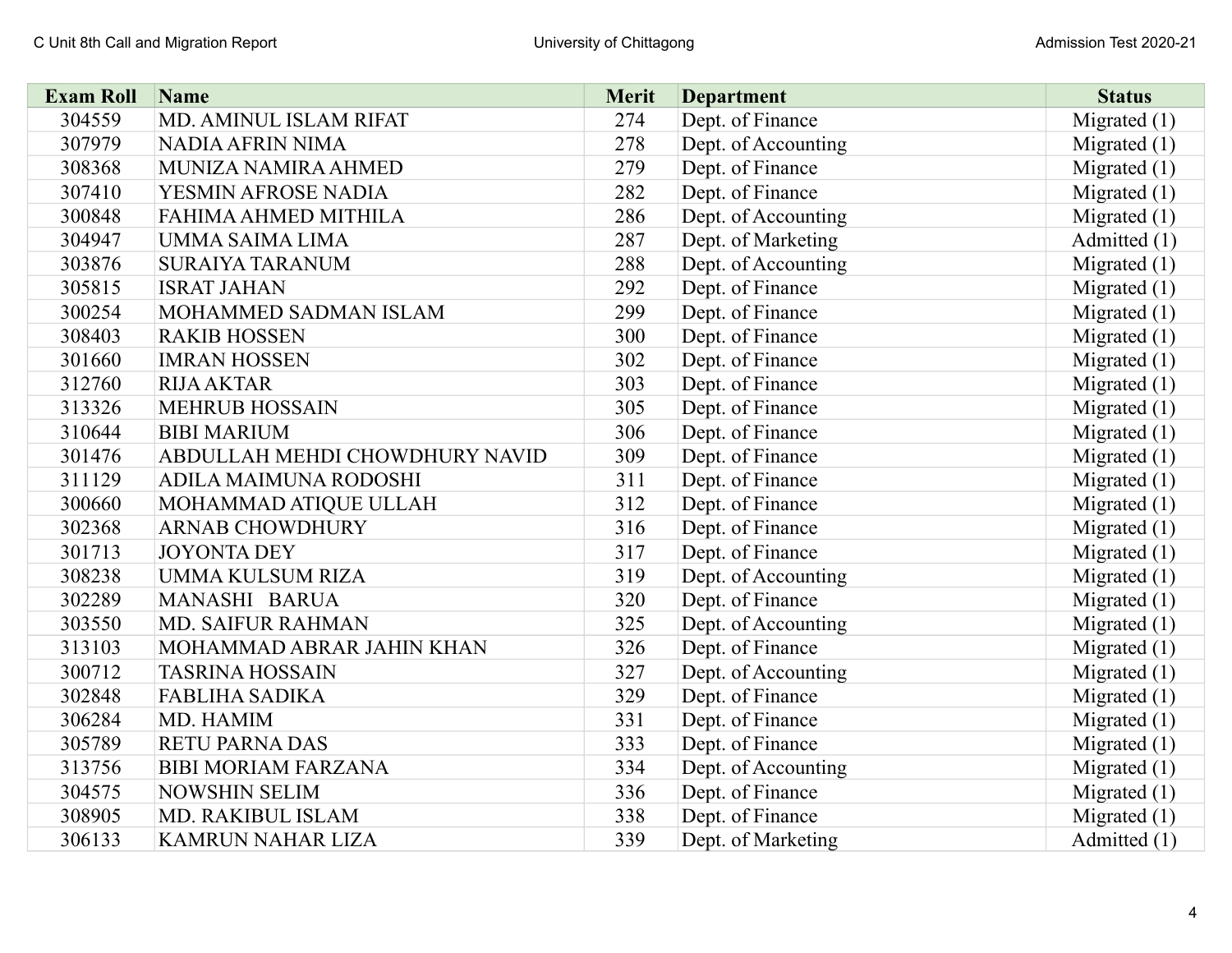| <b>Exam Roll</b> | Name                          | <b>Merit</b> | <b>Department</b>                   | <b>Status</b>  |
|------------------|-------------------------------|--------------|-------------------------------------|----------------|
| 307249           | NUSRAT JAHAN PRIMA            | 343          | Dept. of Management                 | Admitted (1)   |
| 311643           | <b>RIPA DEY</b>               | 344          | Dept. of Marketing                  | Admitted (1)   |
| 304768           | MOHAMMED FABIAN ASHAB         | 345          | Dept. of Marketing                  | Admitted (1)   |
| 305384           | <b>ZIBRAN TAYEBI</b>          | 349          | Dept. of Accounting                 | Migrated $(1)$ |
| 308076           | <b>MD. ABDUR RAHIM EMON</b>   | 350          | Dept. of Accounting                 | Migrated $(1)$ |
| 303626           | MD. SHAHEDUL ISLAM            | 351          | Dept. of Accounting                 | Migrated $(1)$ |
| 308862           | <b>ISRAT JAHAN</b>            | 354          | Dept. of Human Resources Management | Admitted (1)   |
| 300763           | <b>ANKUR DAS</b>              | 358          | Dept. of Marketing                  | Admitted (1)   |
| 307945           | <b>SANJIDA ISRAT MIM</b>      | 362          | Dept. of Accounting                 | Migrated $(1)$ |
| 306532           | <b>ANISUR RAHMAN</b>          | 364          | Dept. of Accounting                 | Migrated $(1)$ |
| 303241           | <b>MD. SHORIF GAZI</b>        | 366          | Dept. of Accounting                 | Migrated $(1)$ |
| 313895           | <b>SHAIRA MUSLIM NOURIN</b>   | 367          | Dept. of Accounting                 | Migrated $(1)$ |
| 308524           | <b>TAMANNA AKTER</b>          | 370          | Dept. of Marketing                  | Admitted (1)   |
| 308606           | <b>SHUVA MAZUMDER</b>         | 378          | Dept. of Accounting                 | Migrated $(1)$ |
| 303797           | MD. RAFIUL AZMAIN             | 382          | Dept. of Accounting                 | Migrated $(1)$ |
| 303948           | SANJIDA KHANAM OWISHE         | 392          | Dept. of Marketing                  | Migrated $(1)$ |
| 304886           | <b>DIPA NANDI</b>             | 395          | Dept. of Accounting                 | Migrated $(1)$ |
| 306308           | <b>MONIR ULLAH</b>            | 396          | Dept. of Management                 | Admitted (1)   |
| 304889           | <b>NUZHATUL KOWNINE</b>       | 399          | Dept. of Accounting                 | Migrated $(1)$ |
| 313255           | <b>ZUNAIDUL ISLAM</b>         | 400          | Dept. of Accounting                 | Migrated $(1)$ |
| 311119           | <b>SADIA SULTANA</b>          | 404          | Dept. of Banking & Insurance        | Admitted (1)   |
| 301238           | MD. SHAKIL                    | 406          | Dept. of Management                 | Admitted (1)   |
| 300751           | <b>ALI HASAN SAIMON</b>       | 414          | Dept. of Accounting                 | Migrated $(1)$ |
| 305557           | <b>IMRAN HOSEN</b>            | 415          | Dept. of Accounting                 | Migrated $(1)$ |
| 311116           | <b>MD. ABDUR RAHMAN</b>       | 417          | Dept. of Management                 | Admitted (1)   |
| 307951           | MOSAMMAD AFRIN SULTANA MUNMUN | 418          | Dept. of Human Resources Management | Admitted (1)   |
| 307565           | MOFAZZEL KARIM                | 419          | Dept. of Accounting                 | Migrated $(1)$ |
| 308928           | MOHAMMAD IRFAN UDDIN          | 420          | Dept. of Marketing                  | Migrated $(1)$ |
| 305806           | TAJRIAN KHANOM TOMA           | 421          | Dept. of Human Resources Management | Admitted (1)   |
| 304540           | <b>SUBAH TAHASIN</b>          | 422          | Dept. of Accounting                 | Migrated $(1)$ |
| 312718           | <b>ISRAT JAHAN</b>            | 427          | Dept. of Management                 | Admitted (1)   |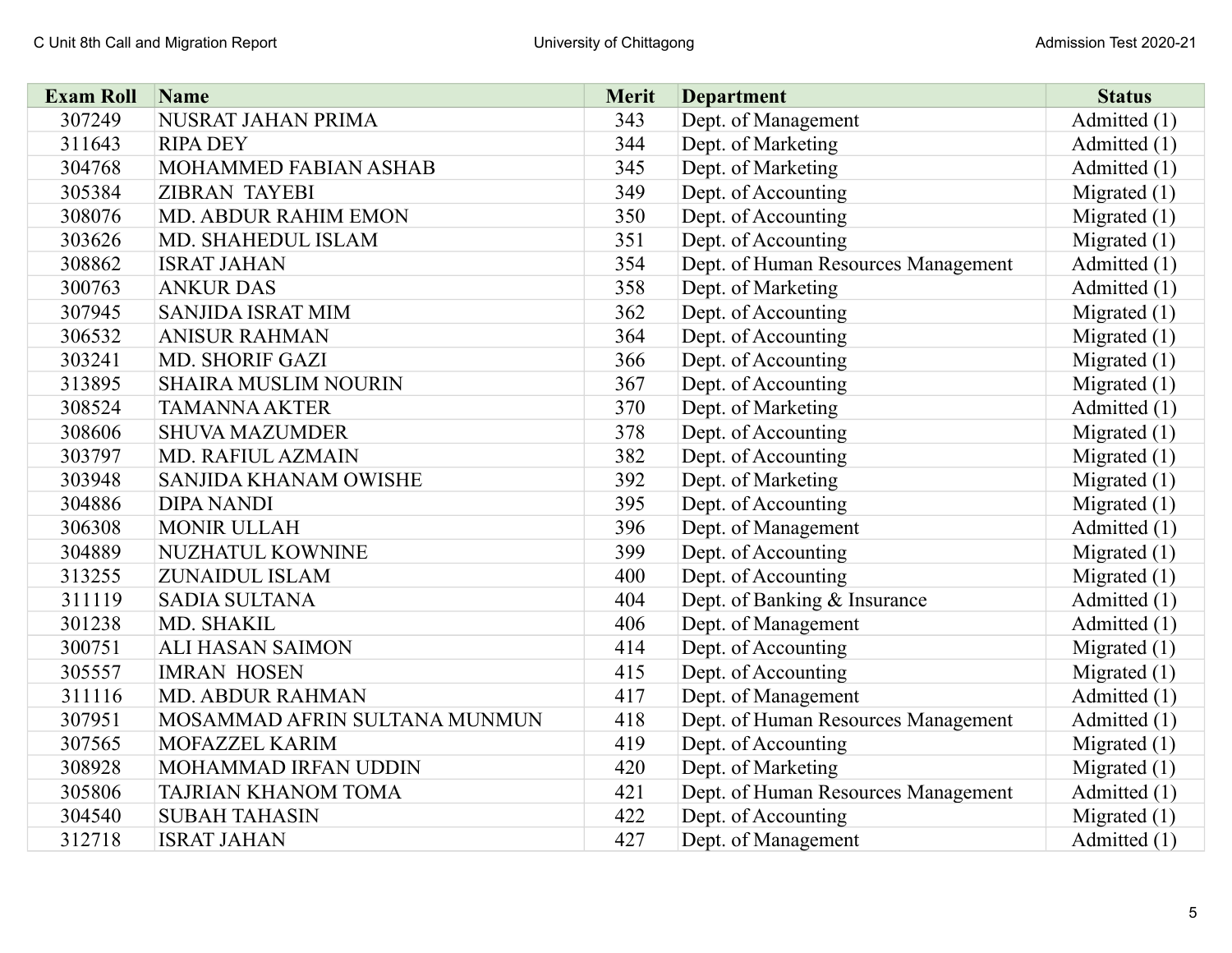| <b>Exam Roll</b> | Name                           | <b>Merit</b> | <b>Department</b>                   | <b>Status</b>  |
|------------------|--------------------------------|--------------|-------------------------------------|----------------|
| 311597           | MOHAMMAD RAYHAN CHOWDHURY      | 428          | Dept. of Accounting                 | Migrated $(1)$ |
| 303252           | PARVEZ HOSSEN                  | 431          | Dept. of Accounting                 | Migrated $(1)$ |
| 302929           | MD. SAZZAD HOSSEN IQBAL        | 434          | Dept. of Marketing                  | Migrated $(1)$ |
| 310926           | <b>ARPITA DUTTA</b>            | 435          | Dept. of Accounting                 | Migrated $(1)$ |
| 308393           | DIPANNITA ADHIKARY             | 437          | Dept. of Accounting                 | Migrated $(1)$ |
| 306510           | <b>MD JAMAN HOSSEN</b>         | 442          | Dept. of Accounting                 | Migrated $(1)$ |
| 302999           | <b>MOHAMMAD HASAN UDDIN</b>    | 443          | Dept. of Accounting                 | Migrated $(1)$ |
| 306858           | MOHAMMAD ROKIBUL HASAN MASRAFI | 446          | Dept. of Accounting                 | Migrated $(1)$ |
| 303259           | <b>SUMIA SULTANA HIMU</b>      | 448          | Dept. of Accounting                 | Migrated $(1)$ |
| 309279           | NIRJHARA ROY                   | 450          | Dept. of Accounting                 | Migrated $(1)$ |
| 304354           | <b>MARIA BINTE MUHIB</b>       | 452          | Dept. of Accounting                 | Migrated $(1)$ |
| 304895           | ANIKA TABASSUM.                | 456          | Dept. of Accounting                 | Migrated $(1)$ |
| 306728           | <b>NIPA DEY</b>                | 459          | Dept. of Accounting                 | Migrated $(1)$ |
| 305741           | <b>DOWLADUR RAHMAN</b>         | 460          | Dept. of Accounting                 | Migrated $(1)$ |
| 303642           | ALI HASAN JUEL                 | 462          | Dept. of Management                 | Migrated $(1)$ |
| 302581           | <b>MARIA SULTANA</b>           | 463          | Dept. of Management                 | Migrated $(1)$ |
| 309669           | <b>SUMAIYA MOSTAFA</b>         | 466          | Dept. of Accounting                 | Migrated (1)   |
| 309188           | NISHAT TABASSUM MAWLA          | 467          | Dept. of Accounting                 | Migrated $(1)$ |
| 306469           | MOHAMMAD SOHEL                 | 469          | Dept. of Accounting                 | Migrated $(1)$ |
| 307766           | MOHAMMAD NAEEM UDDIN           | 470          | Dept. of Accounting                 | Migrated $(1)$ |
| 305223           | MOHAMMAD HASAN                 | 471          | Dept. of Accounting                 | Migrated $(1)$ |
| 313592           | <b>SYED AZMAIN TAHER</b>       | 472          | Dept. of Marketing                  | Migrated $(1)$ |
| 308725           | <b>SHARMIN AKTER SIPA</b>      | 476          | Dept. of Accounting                 | Migrated $(1)$ |
| 302545           | HOMAIRA JANNAT                 | 478          | Dept. of Human Resources Management | Admitted (1)   |
| 301528           | SADIA ISLAM SUMAIYA            | 479          | Dept. of Accounting                 | Migrated $(1)$ |
| 304663           | <b>ISRAT JAHAN MOHUA</b>       | 480          | Dept. of Accounting                 | Migrated $(1)$ |
| 308181           | MD ARFATH UDDIN SIDDIQUE       | 482          | Dept. of Accounting                 | Migrated $(1)$ |
| 307294           | <b>JALIL AHAMMAD</b>           | 484          | Dept. of Accounting                 | Migrated $(1)$ |
| 301655           | MOHAMMAD NEWAZ UDDIN           | 485          | Dept. of Accounting                 | Migrated $(1)$ |
| 312015           | <b>SAKIBUL ISLAM</b>           | 486          | Dept. of Accounting                 | Migrated $(1)$ |
| 307372           | <b>MOST. SADIA AKTER</b>       | 487          | Dept. of Banking & Insurance        | Admitted (1)   |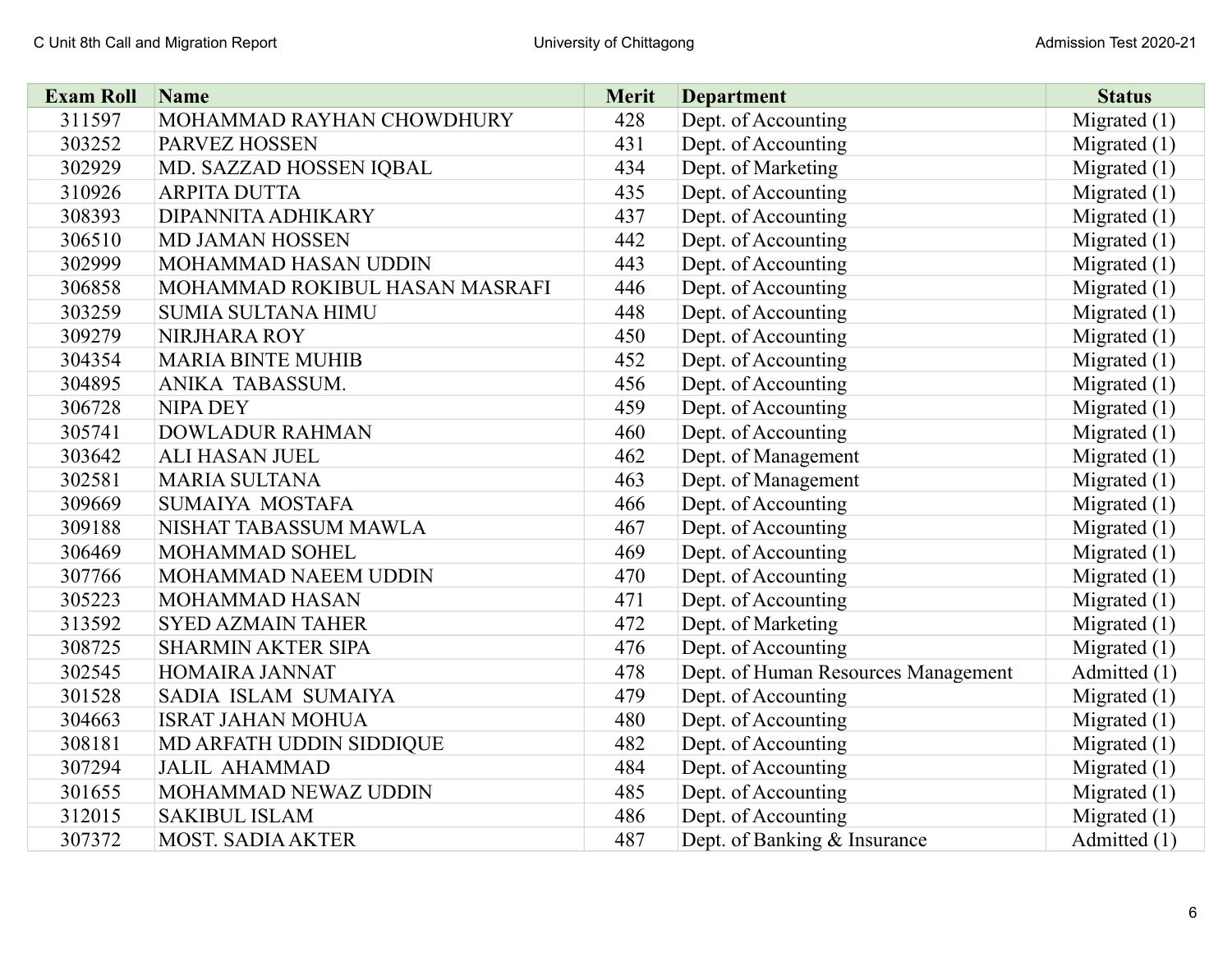| <b>Exam Roll</b> | Name                          | <b>Merit</b> | <b>Department</b>                   | <b>Status</b>  |
|------------------|-------------------------------|--------------|-------------------------------------|----------------|
| 311836           | <b>TANJIDA TAHER</b>          | 490          | Dept. of Accounting                 | Migrated $(1)$ |
| 313466           | <b>NUZHAT TABASSUM</b>        | 491          | Dept. of Management                 | Migrated $(1)$ |
| 307252           | MD. RAJU CHOWDHURY            | 492          | Dept. of Accounting                 | Migrated $(1)$ |
| 310704           | MD. SHAIDUR RAHMAN SHAWON     | 494          | Dept. of Accounting                 | Migrated $(1)$ |
| 303664           | HUMYRA ALAM TANJILA           | 495          | Dept. of Accounting                 | Migrated $(1)$ |
| 303167           | MOST. SHIMU AKTHER            | 504          | Dept. of Management                 | Migrated $(1)$ |
| 311379           | <b>JANNATUL NAIMA</b>         | 505          | Dept. of Accounting                 | Migrated $(1)$ |
| 305882           | <b>SHORNA AKTER KOLI</b>      | 506          | Dept. of Accounting                 | Migrated $(1)$ |
| 313021           | G. M. SOLAIMAN                | 508          | Dept. of Accounting                 | Migrated $(1)$ |
| 306023           | <b>NUJHAT HASAN</b>           | 510          | Dept. of Accounting                 | Migrated $(1)$ |
| 306598           | <b>ARPITA SAHA</b>            | 512          | Dept. of Accounting                 | Migrated $(1)$ |
| 313661           | MD. MAHAFUJ AHAMMED           | 513          | Dept. of Accounting                 | Migrated $(1)$ |
| 300561           | <b>SADIA AFRIN RUNY</b>       | 515          | Dept. of Accounting                 | Migrated $(1)$ |
| 312929           | <b>FARJANA AFRIN</b>          | 516          | Dept. of Accounting                 | Migrated $(1)$ |
| 306452           | MOHAMMAD JAMSHEDUL ALAM       | 518          | Dept. of Accounting                 | Migrated $(1)$ |
| 305700           | MD.MAHMUDUL HASAN MURAD       | 523          | Dept. of Management                 | Migrated $(1)$ |
| 313710           | <b>MINHAZ UDDIN</b>           | 525          | Dept. of Accounting                 | Migrated $(1)$ |
| 304824           | PRANTO KUMAR SAHA             | 527          | Dept. of Accounting                 | Migrated $(1)$ |
| 306317           | <b>FARHANA JANNAT</b>         | 528          | Dept. of Marketing                  | Migrated $(1)$ |
| 311623           | <b>AJOY SARKAR</b>            | 529          | Dept. of Accounting                 | Migrated $(1)$ |
| 305016           | <b>MD. SAIMON ISLAM</b>       | 530          | Dept. of Accounting                 | Migrated $(2)$ |
| 307162           | <b>SAMIN YASAR</b>            | 533          | Dept. of Human Resources Management | Migrated $(1)$ |
| 301398           | <b>SAMIA JASHIM MONISHA</b>   | 538          | Dept. of Accounting                 | Migrated $(2)$ |
| 303996           | SHEIKH MOHAMMAD SAHARIA SAMIR | 543          | Dept. of Accounting                 | Migrated $(2)$ |
| 302658           | MD. ABBAS UDDIN SAIKOT        | 547          | Dept. of Marketing                  | Migrated $(1)$ |
| 312606           | <b>SAHIN ALAM</b>             | 552          | Dept. of Marketing                  | Migrated $(1)$ |
| 302229           | <b>MOHAMMAD AIYUB</b>         | 553          | Dept. of Accounting                 | Migrated $(1)$ |
| 305167           | <b>MYSHARA HOSSAIN</b>        | 556          | Dept. of Management                 | Migrated $(1)$ |
| 306383           | <b>JANNATUL FERDAOUS</b>      | 557          | Dept. of Marketing                  | Migrated $(1)$ |
| 312631           | <b>MESHKAT BIN IDRIS</b>      | 564          | Dept. of Accounting                 | Admitted (2)   |
| 306902           | <b>AFIA SANJIDA</b>           | 566          | Dept. of Accounting                 | Admitted (2)   |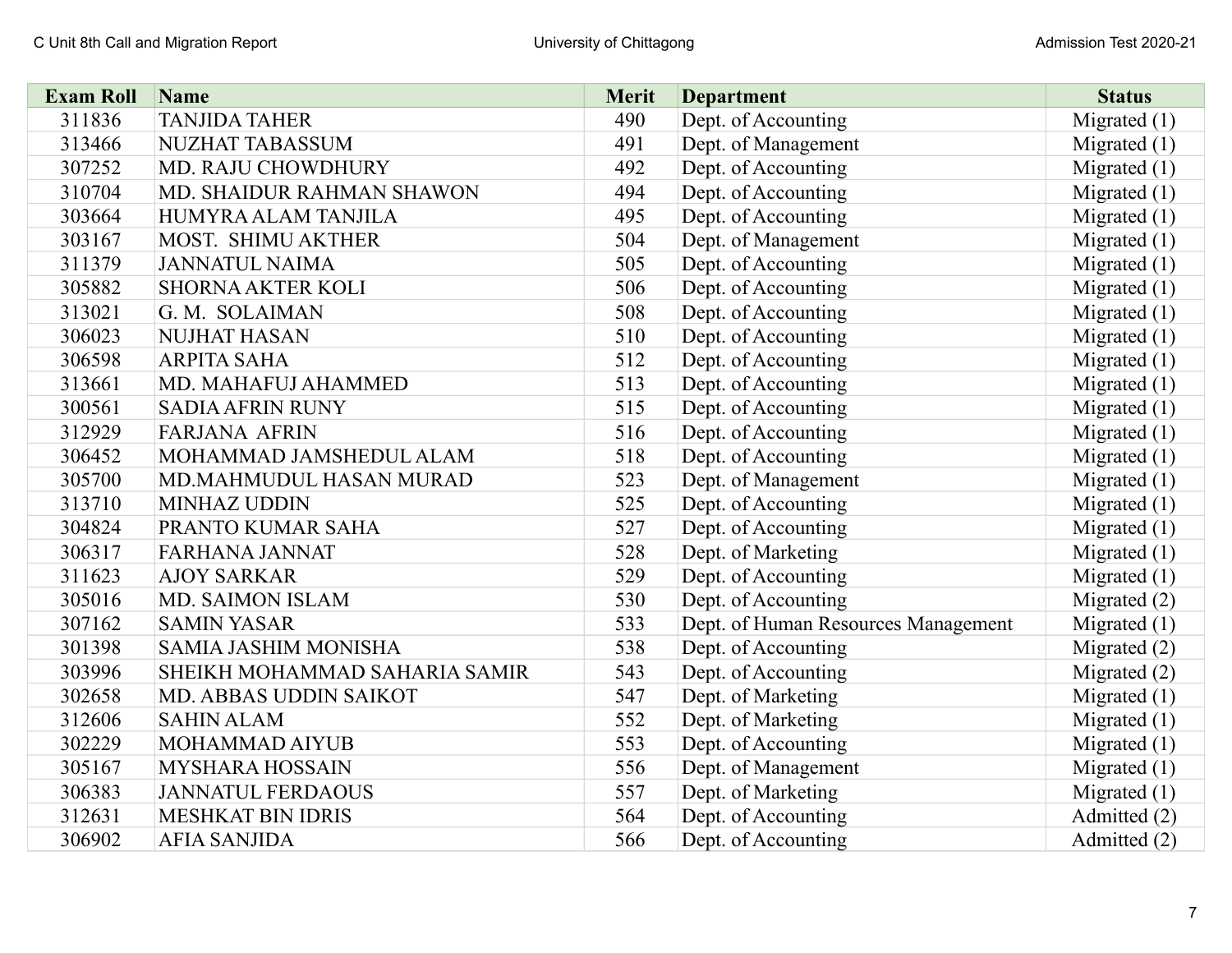| <b>Exam Roll</b> | Name                        | <b>Merit</b> | <b>Department</b>                   | <b>Status</b> |
|------------------|-----------------------------|--------------|-------------------------------------|---------------|
| 312507           | MOHAMMAD JASIM UDDIN        | 569          | Dept. of Accounting                 | Admitted (2)  |
| 301175           | <b>UMME SALMA TIHA</b>      | 570          | Dept. of Marketing                  | Admitted (2)  |
| 305030           | <b>FAHAD HOSSAIN</b>        | 574          | Dept. of Accounting                 | Admitted (2)  |
| 309003           | TAHRIMA BEGUM RESHMI        | 575          | Dept. of Management                 | Admitted (2)  |
| 310018           | <b>MEHEDY HASAN</b>         | 577          | Dept. of Marketing                  | Admitted (2)  |
| 305462           | MORIAM JAHAN SANJI          | 580          | Dept. of Management                 | Admitted (2)  |
| 308750           | <b>LOMIA RASHID</b>         | 582          | Dept. of Management                 | Admitted (2)  |
| 311558           | <b>AFRA ANJUM</b>           | 584          | Dept. of Human Resources Management | Admitted (2)  |
| 311529           | <b>JANNATUL NAYEEM</b>      | 585          | Dept. of Marketing                  | Admitted (2)  |
| 309757           | <b>HRIDOY KUMAR DEY</b>     | 586          | Dept. of Management                 | Admitted (2)  |
| 311256           | MD. IBRAHIM IBNE SALAHUDDIN | 587          | Dept. of Management                 | Admitted (2)  |
| 301275           | <b>ASMA AKTER</b>           | 588          | Dept. of Marketing                  | Admitted (2)  |
| 304992           | ROKEYA BINTHE MUSLIM        | 590          | Dept. of Management                 | Admitted (2)  |
| 304170           | <b>KAZI SAHADAT HOSSAIN</b> | 591          | Dept. of Marketing                  | Admitted (2)  |
| 311093           | MOHAMMAD ADNAN CHOWDHURY    | 596          | Dept. of Marketing                  | Admitted (2)  |
| 301101           | <b>RIYA BARUA</b>           | 597          | Dept. of Management                 | Admitted (2)  |
| 308316           | <b>NAFISA OURCY KADERY</b>  | 598          | Dept. of Marketing                  | Admitted (2)  |
| 301385           | MD. TOUHIDUL ALAM NAYEM     | 599          | Dept. of Marketing                  | Admitted (2)  |
| 307084           | SHAHARIAR MAHMUD RAHAT      | 600          | Dept. of Management                 | Admitted (2)  |
| 310592           | <b>UMME HAFSA</b>           | 602          | Dept. of Marketing                  | Admitted (2)  |
| 308136           | <b>TASLIME SARKAR</b>       | 605          | Dept. of Marketing                  | Admitted (2)  |
| 310172           | <b>MOHAMMAD MASUD</b>       | 606          | Dept. of Marketing                  | Admitted (2)  |
| 309464           | <b>MD. MONAIM HOSSAIN</b>   | 607          | Dept. of Management                 | Admitted (2)  |
| 301194           | <b>FATEHA NAMNE NISA</b>    | 608          | Dept. of Marketing                  | Admitted (2)  |
| 311460           | <b>SADIA AFROZ</b>          | 610          | Dept. of Human Resources Management | Admitted (2)  |
| 309937           | <b>TASFIA TABASSUM</b>      | 614          | Dept. of Marketing                  | Admitted (2)  |
| 304411           | MD. EMON                    | 615          | Dept. of Management                 | Admitted (2)  |
| 300685           | <b>UMME TASNIM SADIA</b>    | 616          | Dept. of Marketing                  | Admitted (2)  |
| 312931           | ANAMIKA SINGHA              | 617          | Dept. of Management                 | Admitted (2)  |
| 303919           | <b>SAKLAIN MOSTAFA</b>      | 618          | Dept. of Marketing                  | Admitted (2)  |
| 308004           | <b>TURNA DHAR</b>           | 620          | Dept. of Marketing                  | Admitted (2)  |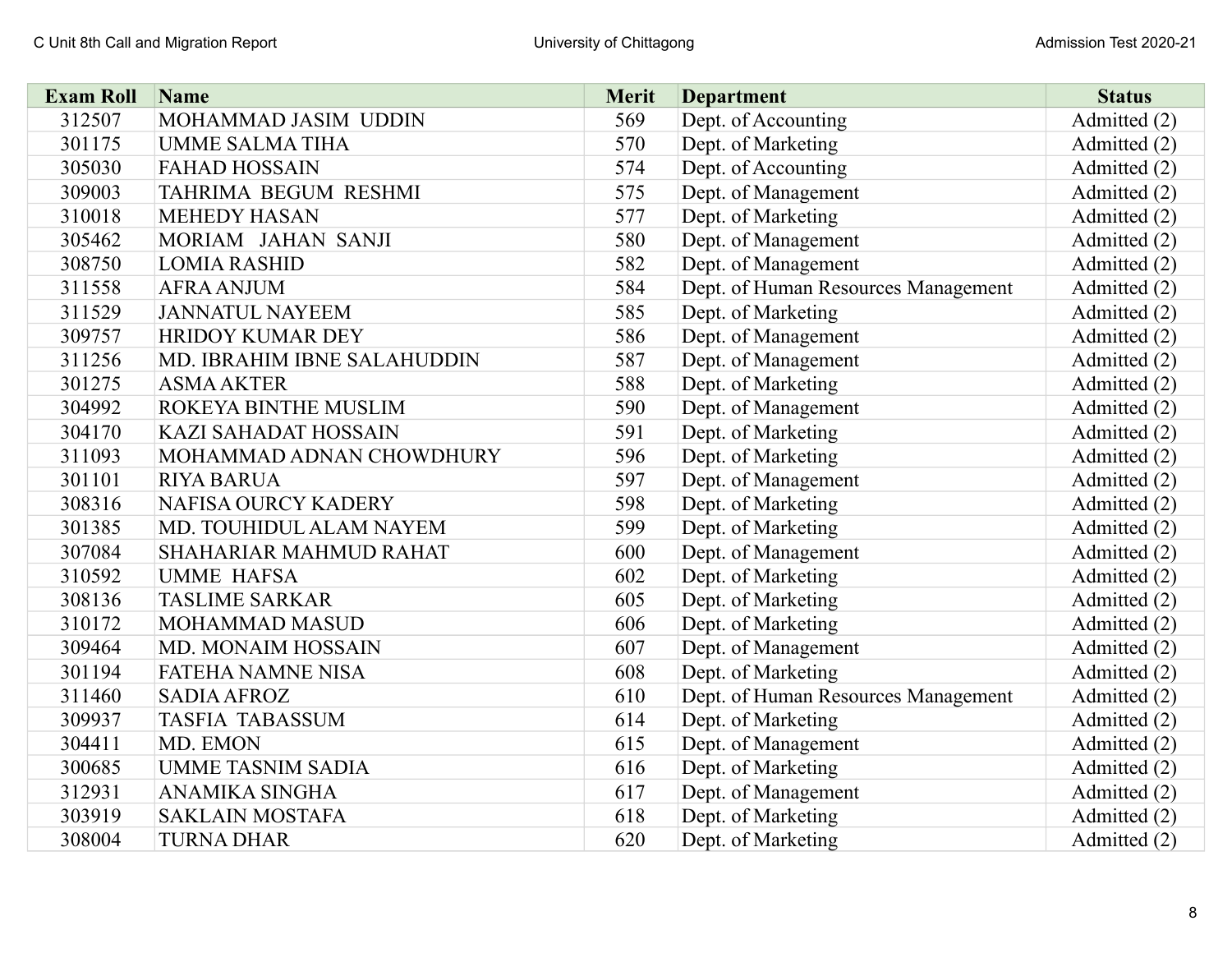| <b>Exam Roll</b> | Name                        | <b>Merit</b> | <b>Department</b>                   | <b>Status</b> |
|------------------|-----------------------------|--------------|-------------------------------------|---------------|
| 302517           | MD. JOHIRUL ISLAM           | 621          | Dept. of Management                 | Admitted (2)  |
| 307276           | <b>SANJIDA HOQUE</b>        | 622          | Dept. of Marketing                  | Admitted (2)  |
| 302667           | <b>RABIUL HASAN</b>         | 624          | Dept. of Marketing                  | Admitted (2)  |
| 310655           | SAYEDA NASRIN SULTANA TANIA | 626          | Dept. of Management                 | Admitted (2)  |
| 304154           | <b>TASMIN AKTER</b>         | 631          | Dept. of Management                 | Admitted (2)  |
| 303579           | <b>SUSHMITA DAS</b>         | 633          | Dept. of Marketing                  | Admitted (2)  |
| 309218           | <b>POLE AKTHER</b>          | 634          | Dept. of Management                 | Admitted (2)  |
| 302767           | ASHFIKA AHMED ASHA          | 636          | Dept. of Management                 | Admitted (2)  |
| 310591           | ABDULLAH-AL-NOMAN           | 638          | Dept. of Marketing                  | Admitted (2)  |
| 304166           | SIPTIA AZAM SAMIA           | 643          | Dept. of Marketing                  | Admitted (2)  |
| 313059           | MD. ABU SIAM                | 645          | Dept. of Management                 | Admitted (2)  |
| 313149           | <b>SHOBNOM JARIN SORNA</b>  | 652          | Dept. of Management                 | Admitted (2)  |
| 301422           | <b>HUMAIRA ISLAM</b>        | 653          | Dept. of Marketing                  | Admitted (2)  |
| 306089           | <b>UMMAHANI</b>             | 655          | Dept. of Marketing                  | Admitted (2)  |
| 309140           | MOHAMMAD FAHIM              | 657          | Dept. of Marketing                  | Admitted (2)  |
| 311466           | <b>SHOJIB MONDAL</b>        | 658          | Dept. of Marketing                  | Admitted (2)  |
| 300402           | <b>NAZIM UDDIN</b>          | 661          | Dept. of Marketing                  | Admitted (2)  |
| 310083           | <b>SAMIHA ALAM ISMITA</b>   | 662          | Dept. of Marketing                  | Admitted (2)  |
| 302446           | <b>MD RABIUL HOSSAIN</b>    | 664          | Dept. of Management                 | Admitted (2)  |
| 312262           | <b>RABBI ISLAM</b>          | 666          | Dept. of Management                 | Admitted (2)  |
| 307784           | <b>JANNATUL ABRAR</b>       | 669          | Dept. of Marketing                  | Admitted (2)  |
| 311138           | <b>TAJIYA MEHARIN</b>       | 670          | Dept. of Marketing                  | Admitted (2)  |
| 303186           | <b>ISHFAQ RAHMAN</b>        | 671          | Dept. of Marketing                  | Admitted (2)  |
| 312440           | <b>AMINA BEGUM</b>          | 672          | Dept. of Management                 | Admitted (2)  |
| 307759           | <b>NASRIN AKTER</b>         | 673          | Dept. of Marketing                  | Admitted (2)  |
| 306101           | <b>HRIDOY NATH</b>          | 674          | Dept. of Marketing                  | Admitted (2)  |
| 306470           | <b>SHAHIDUL ISLAM</b>       | 676          | Dept. of Management                 | Admitted (2)  |
| 308756           | <b>SAYEDA TASFIA AKTER</b>  | 677          | Dept. of Management                 | Admitted (2)  |
| 305808           | <b>FAHAMINA KAISHER</b>     | 678          | Dept. of Management                 | Admitted (2)  |
| 303470           | MOHAMMAD RAIHAN BIN MANSUR  | 679          | Dept. of Management                 | Admitted (2)  |
| 301467           | <b>JEBUNNESA AIRIN</b>      | 680          | Dept. of Human Resources Management | Admitted (2)  |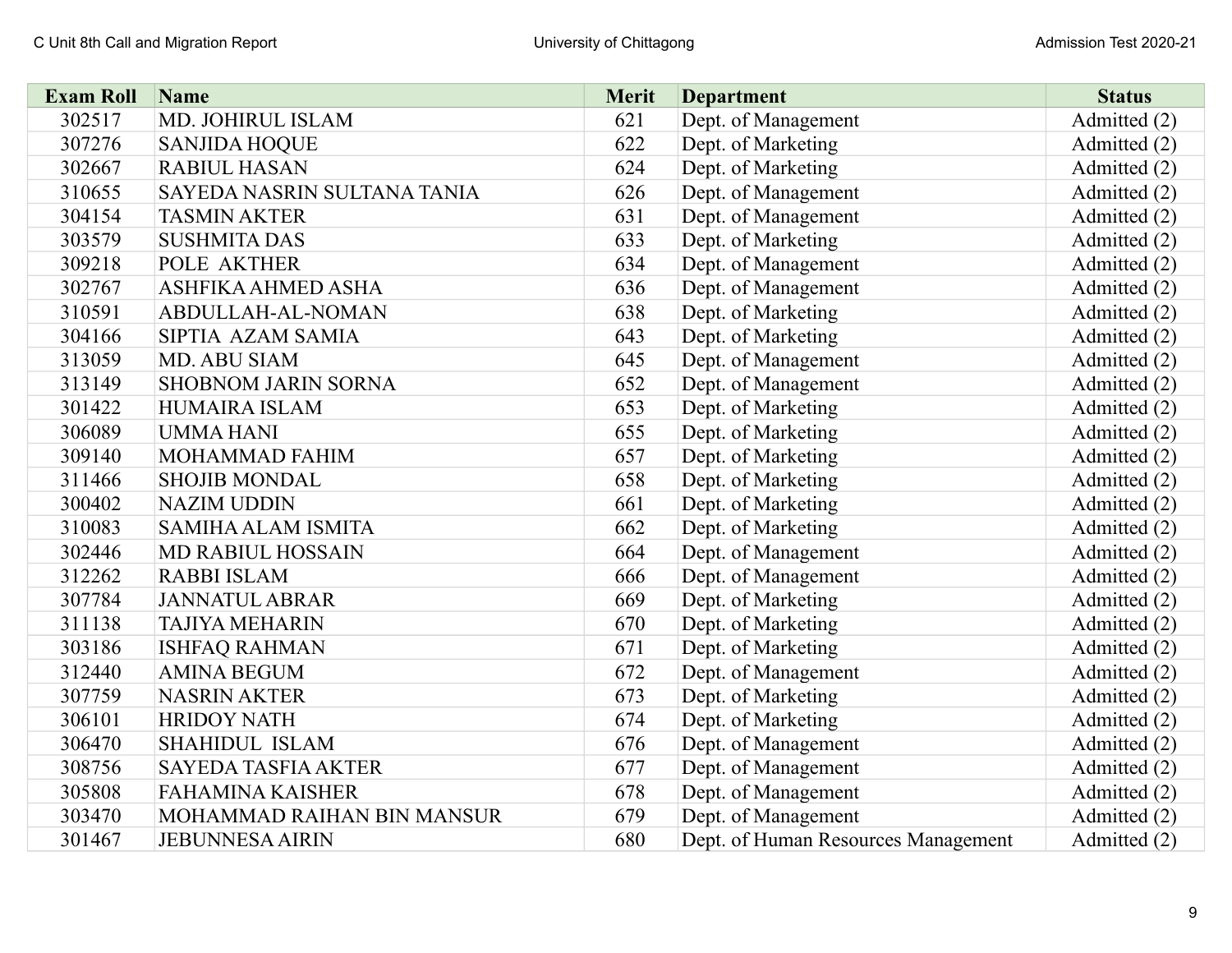| <b>Exam Roll</b> | Name                         | <b>Merit</b> | <b>Department</b>                   | <b>Status</b>  |
|------------------|------------------------------|--------------|-------------------------------------|----------------|
| 302979           | <b>TANJINA SULTANA RIAN</b>  | 681          | Dept. of Management                 | Admitted (2)   |
| 311549           | <b>TANJIDA AKTER</b>         | 682          | Dept. of Marketing                  | Admitted (2)   |
| 309372           | <b>SAEED TAMIM</b>           | 684          | Dept. of Management                 | Admitted (2)   |
| 301337           | MD.IMRAN HOSSEN MUFTI        | 685          | Dept. of Human Resources Management | Admitted (2)   |
| 305565           | KAZI MOHAIMINUL ISLAM AKIB   | 688          | Dept. of Marketing                  | Admitted (2)   |
| 303877           | NYMA SIDDIQA                 | 694          | Dept. of Management                 | Admitted (2)   |
| 305080           | MOSAMMAT ASMA BINTE ZAHOOR   | 695          | Dept. of Marketing                  | Admitted (2)   |
| 304555           | <b>SYEDA TANBINA RAHMAN</b>  | 696          | Dept. of Marketing                  | Admitted (2)   |
| 304979           | <b>ALI ARMAN SAKIB</b>       | 697          | Dept. of Management                 | Admitted (2)   |
| 301721           | <b>RAHELATUN NISA</b>        | 701          | Dept. of Human Resources Management | Admitted (2)   |
| 303204           | <b>MARUFA AKTHER POPY</b>    | 704          | Dept. of Management                 | Migrated $(1)$ |
| 310077           | SHEIKH MUBINUL ISLAM         | 708          | Dept. of Marketing                  | Migrated $(1)$ |
| 306723           | SHAHANAZ AKTHER TINA         | 709          | Dept. of Marketing                  | Migrated $(1)$ |
| 310908           | RUBAYET RUSHNAN KHAN         | 710          | Dept. of Marketing                  | Migrated $(1)$ |
| 303047           | <b>SAYED AHMED RASHED</b>    | 712          | Dept. of Marketing                  | Migrated $(1)$ |
| 306007           | HAFSA BINTE JAHED            | 713          | Dept. of Management                 | Migrated $(1)$ |
| 304756           | <b>JANNATUL FERDOUS</b>      | 714          | Dept. of Marketing                  | Migrated $(1)$ |
| 313167           | <b>BITHY DHAR</b>            | 716          | Dept. of Human Resources Management | Admitted (2)   |
| 310505           | PAYEL SAHA                   | 718          | Dept. of Marketing                  | Migrated $(1)$ |
| 302829           | RUBAYET HASNA FARUQUE        | 719          | Dept. of Marketing                  | Migrated $(1)$ |
| 303584           | <b>JANNATUL MARZAN JASY</b>  | 720          | Dept. of Human Resources Management | Admitted (2)   |
| 310875           | KAZI SADIA SULTANA NISHAT    | 721          | Dept. of Management                 | Migrated $(1)$ |
| 307963           | <b>AURPITA BHATTACHARJEE</b> | 723          | Dept. of Management                 | Migrated $(1)$ |
| 308992           | MD. TASLIM UDDIN RAJU        | 725          | Dept. of Management                 | Migrated $(1)$ |
| 312909           | <b>SAMIATUN NUR</b>          | 731          | Dept. of Human Resources Management | Admitted (2)   |
| 312608           | <b>TOWSIF UR RAHMAN</b>      | 732          | Dept. of Human Resources Management | Admitted (2)   |
| 300752           | <b>TANJILA AFRIN TARIN</b>   | 733          | Dept. of Management                 | Migrated $(1)$ |
| 309346           | <b>TOWHEDUL ISLAM</b>        | 735          | Dept. of Management                 | Migrated $(1)$ |
| 310775           | <b>JASIA AKTER</b>           | 736          | Dept. of Marketing                  | Migrated $(1)$ |
| 305687           | <b>MD. OMAR FARUK</b>        | 737          | Dept. of Management                 | Migrated (1)   |
| 310273           | <b>TASNOVA TASRIN</b>        | 739          | Dept. of Management                 | Migrated $(1)$ |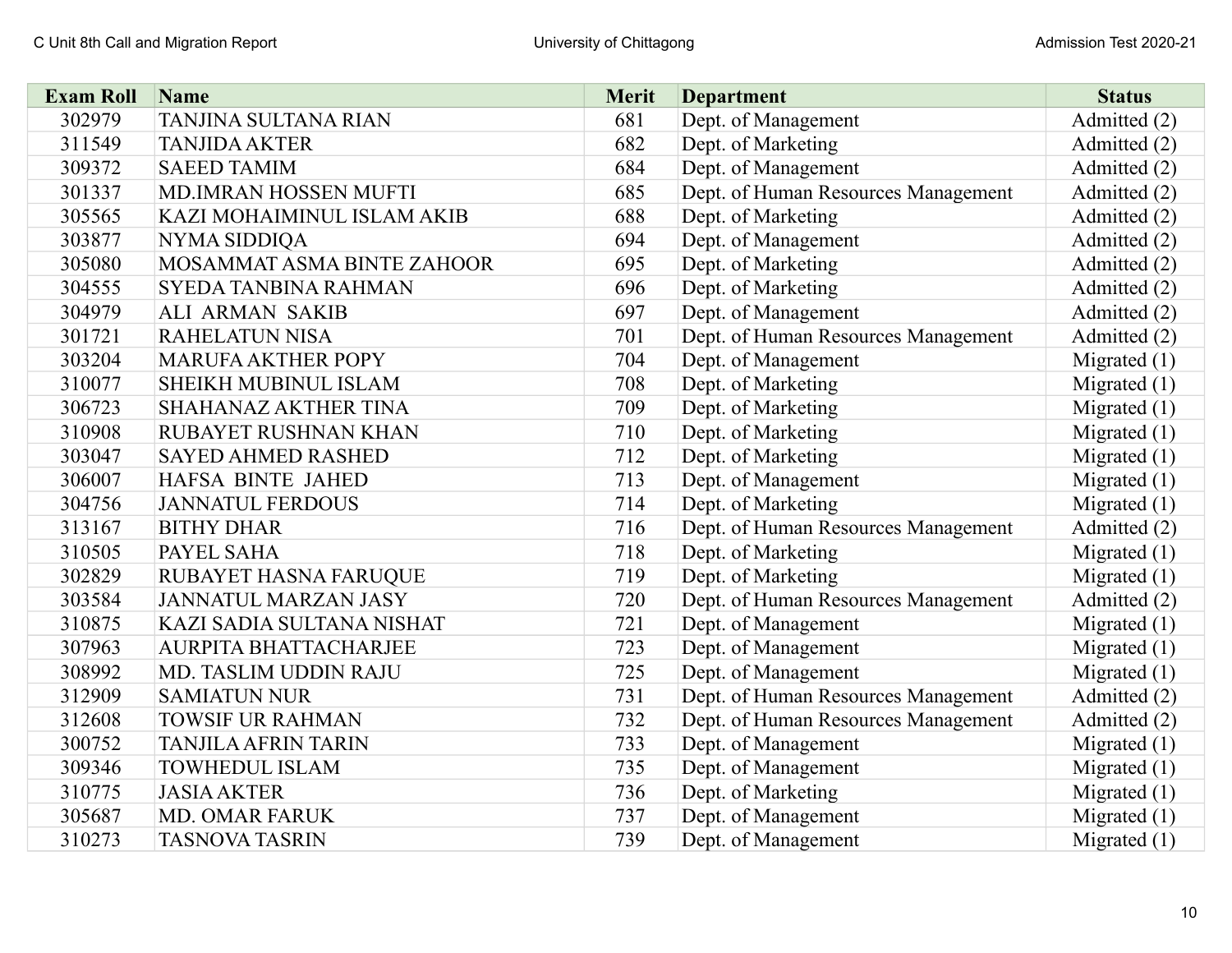| <b>Exam Roll</b> | Name                          | <b>Merit</b> | <b>Department</b>                   | <b>Status</b>  |
|------------------|-------------------------------|--------------|-------------------------------------|----------------|
| 308523           | <b>FAIZA SULTANA</b>          | 741          | Dept. of Management                 | Migrated $(1)$ |
| 303613           | MUHAMMAD NASIF IBN AZAM       | 742          | Dept. of Management                 | Migrated $(1)$ |
| 313217           | MD. IBRAHIM KHALIL            | 743          | Dept. of Management                 | Migrated $(1)$ |
| 306596           | <b>NAIMA AKTER</b>            | 745          | Dept. of Management                 | Migrated $(1)$ |
| 301953           | <b>SIRAZUM MUNIRA</b>         | 746          | Dept. of Human Resources Management | Admitted (2)   |
| 309879           | MOHAYMIN NUR TAWSIF           | 748          | Dept. of Marketing                  | Migrated $(1)$ |
| 304424           | <b>NAHIAN OAZIHA</b>          | 752          | Dept. of Human Resources Management | Migrated $(1)$ |
| 306694           | SUMAIYA SULTANA POLY          | 753          | Dept. of Management                 | Migrated $(1)$ |
| 302137           | SUDARSHAN CHAKRABORTY         | 755          | Dept. of Management                 | Migrated (1)   |
| 304989           | MOHAIMENUL MAHIAN             | 759          | Dept. of Marketing                  | Migrated $(1)$ |
| 310906           | <b>AISHY BARUA</b>            | 760          | Dept. of Management                 | Migrated $(1)$ |
| 304308           | FAWJIYA KARIM SOMIYA          | 761          | Dept. of Management                 | Migrated $(1)$ |
| 311443           | <b>MD. ROBIUL ISLAM</b>       | 763          | Dept. of Human Resources Management | Migrated $(1)$ |
| 302321           | MD. ASHRAFUL ALOM ABIR        | 766          | Dept. of Management                 | Migrated $(1)$ |
| 308060           | ARAFAT MAHABUB CHOWDHURY TOHA | 769          | Dept. of Management                 | Migrated $(1)$ |
| 300395           | <b>SANJIDA AKTAR</b>          | 772          | Dept. of Banking & Insurance        | Admitted (2)   |
| 310814           | <b>NAZMUL MIA</b>             | 773          | Dept. of Marketing                  | Migrated $(1)$ |
| 300499           | <b>KANIZ FATEMA</b>           | 775          | Dept. of Marketing                  | Migrated $(1)$ |
| 300204           | <b>MD ABDUL HAMID</b>         | 776          | Dept. of Management                 | Migrated $(1)$ |
| 311017           | <b>ABDULLAH ALL MARUF</b>     | 778          | Dept. of Banking & Insurance        | Admitted (2)   |
| 307470           | <b>JOY CHAKRABORTY</b>        | 780          | Dept. of Management                 | Migrated $(1)$ |
| 308111           | <b>REZWANA TAJRIN</b>         | 783          | Dept. of Management                 | Migrated $(1)$ |
| 310498           | <b>SUMIYA RAHMAN</b>          | 788          | Dept. of Marketing                  | Migrated $(1)$ |
| 304545           | <b>SHIFAT TAHIM ERIN</b>      | 790          | Dept. of Banking & Insurance        | Admitted (2)   |
| 312776           | <b>SURAIYA YEASMIN</b>        | 792          | Dept. of Management                 | Migrated $(1)$ |
| 313392           | <b>KOLI AKTER</b>             | 793          | Dept. of Management                 | Migrated $(1)$ |
| 311263           | <b>TAHRIMA AHMED</b>          | 796          | Dept. of Management                 | Migrated $(1)$ |
| 308124           | <b>TANIM NUSRAT</b>           | 798          | Dept. of Marketing                  | Migrated $(1)$ |
| 313399           | ANISA IBNATE TABASUM          | 799          | Dept. of Banking & Insurance        | Admitted (2)   |
| 310103           | <b>NAJIA SULTANA</b>          | 800          | Dept. of Marketing                  | Migrated $(1)$ |
| 306524           | <b>SHAHIR MUNTASIR</b>        | 802          | Dept. of Marketing                  | Admitted (3)   |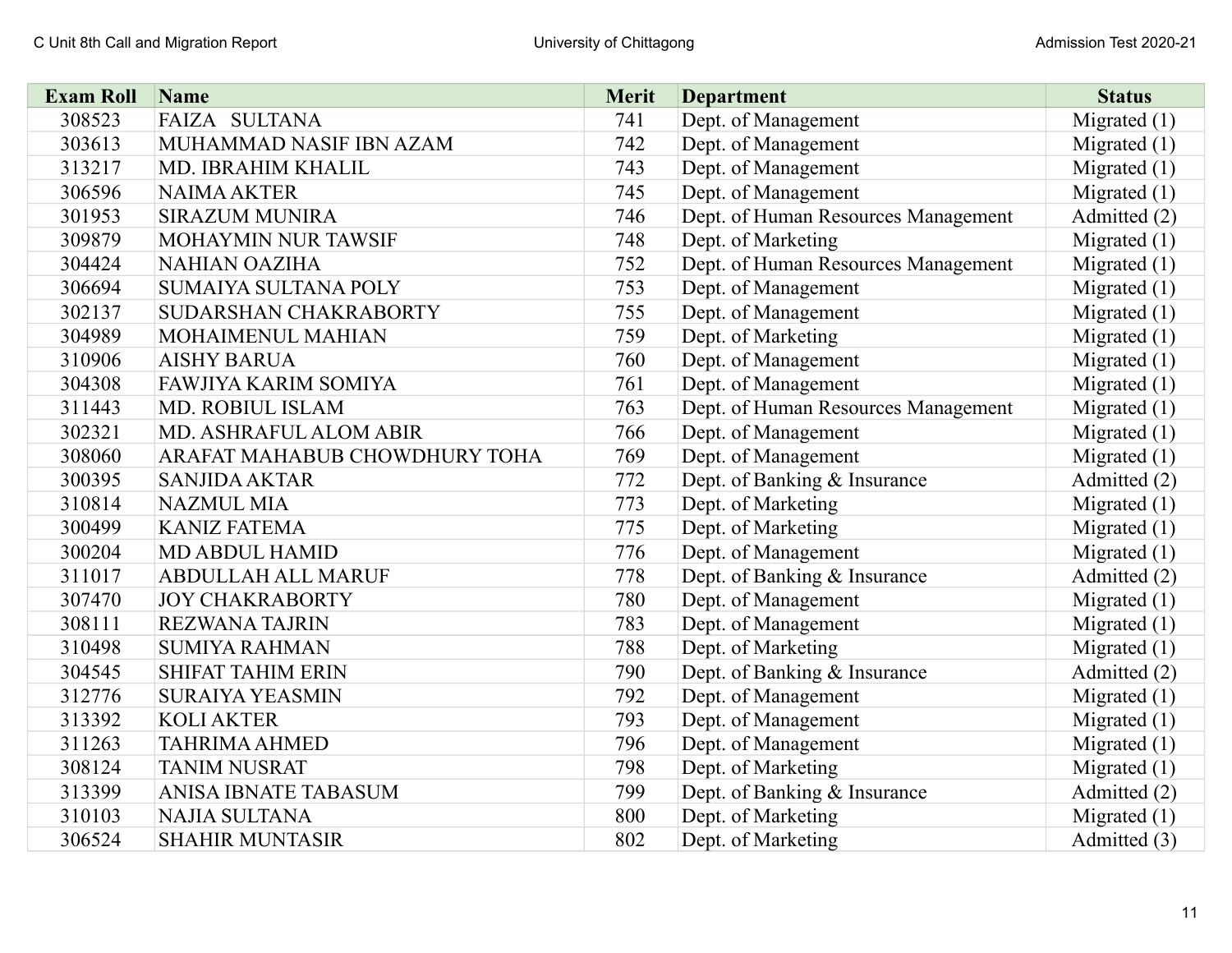| <b>Exam Roll</b> | Name                          | Merit | <b>Department</b>                   | <b>Status</b>  |
|------------------|-------------------------------|-------|-------------------------------------|----------------|
| 309230           | FARHAT RAMISA CHOWDHURY       | 803   | Dept. of Human Resources Management | Admitted (3)   |
| 311329           | <b>AFSANA YEASMIN</b>         | 805   | Dept. of Marketing                  | Admitted (3)   |
| 310731           | MOHAMMAD NAZIM UDDIN          | 806   | Dept. of Marketing                  | Admitted (3)   |
| 307704           | <b>BADHON DEVI</b>            | 807   | Dept. of Marketing                  | Admitted (3)   |
| 310222           | <b>TANJIDA AKTHER</b>         | 808   | Dept. of Human Resources Management | Admitted (3)   |
| 305322           | <b>SANJINA MAHABUB SAIMA</b>  | 809   | Dept. of Human Resources Management | Admitted (3)   |
| 308952           | MUNTAHABIN ALAM               | 813   | Dept. of Marketing                  | Admitted (3)   |
| 310256           | <b>SHARMIN AKTER</b>          | 814   | Dept. of Marketing                  | Admitted (3)   |
| 308293           | MD. YEASIN ARAFAT             | 820   | Dept. of Human Resources Management | Admitted (3)   |
| 302709           | <b>FARIJA NOOR</b>            | 823   | Dept. of Human Resources Management | Admitted (3)   |
| 311331           | <b>AL-SAJIDUL ALAM SAEED</b>  | 826   | Dept. of Human Resources Management | Admitted (3)   |
| 310283           | <b>ASMA ULFAT TASNIM</b>      | 830   | Dept. of Human Resources Management | Admitted (3)   |
| 313091           | <b>HASNA HENA JINUR</b>       | 833   | Dept. of Human Resources Management | Admitted (3)   |
| 302579           | MD. RAKIBUL HASAN SHARON      | 835   | Dept. of Marketing                  | Admitted (3)   |
| 310979           | <b>SAYMA AHAMED BITHI</b>     | 837   | Dept. of Marketing                  | Admitted (3)   |
| 309979           | <b>SHADDHI CHOWDHURY</b>      | 838   | Dept. of Human Resources Management | Admitted (3)   |
| 306993           | MOHAMMED MUFRATUL ISLAM       | 841   | Dept. of Marketing                  | Admitted (3)   |
| 312291           | <b>MD. ARIFUL ISLAM ANTOR</b> | 846   | Dept. of Human Resources Management | Admitted (3)   |
| 303304           | ANUNNA CHAKRABORTY            | 847   | Dept. of Human Resources Management | Admitted (3)   |
| 303809           | <b>RAKIB HASAN</b>            | 848   | Dept. of Human Resources Management | Admitted (3)   |
| 300773           | <b>SHATARUPA CHOWDHURY</b>    | 850   | Dept. of Human Resources Management | Migrated $(1)$ |
| 302006           | <b>SHAH PORAN HOSSAIN</b>     | 853   | Dept. of Banking & Insurance        | Admitted (3)   |
| 309258           | <b>TAHAMINA</b>               | 855   | Dept. of Human Resources Management | Migrated $(1)$ |
| 300739           | <b>SAMIA SULTANA</b>          | 856   | Dept. of Banking & Insurance        | Admitted (3)   |
| 306519           | <b>AYESHA ISMAIL</b>          | 859   | Dept. of Banking & Insurance        | Admitted (3)   |
| 300257           | ANIKA DUTTA ANI               | 863   | Dept. of Human Resources Management | Migrated $(1)$ |
| 302119           | <b>ATA ULLAH</b>              | 866   | Dept. of Human Resources Management | Migrated $(1)$ |
| 311281           | <b>MD. TANVIR HASAN</b>       | 871   | Dept. of Human Resources Management | Migrated $(1)$ |
| 309974           | <b>FARJANA YESMIN</b>         | 875   | Dept. of Human Resources Management | Migrated $(1)$ |
| 313505           | <b>FARHAN TANVIR</b>          | 876   | Dept. of Banking & Insurance        | Admitted (3)   |
| 311646           | <b>IFFAT NAHAR TARANA</b>     | 882   | Dept. of Human Resources Management | Migrated $(1)$ |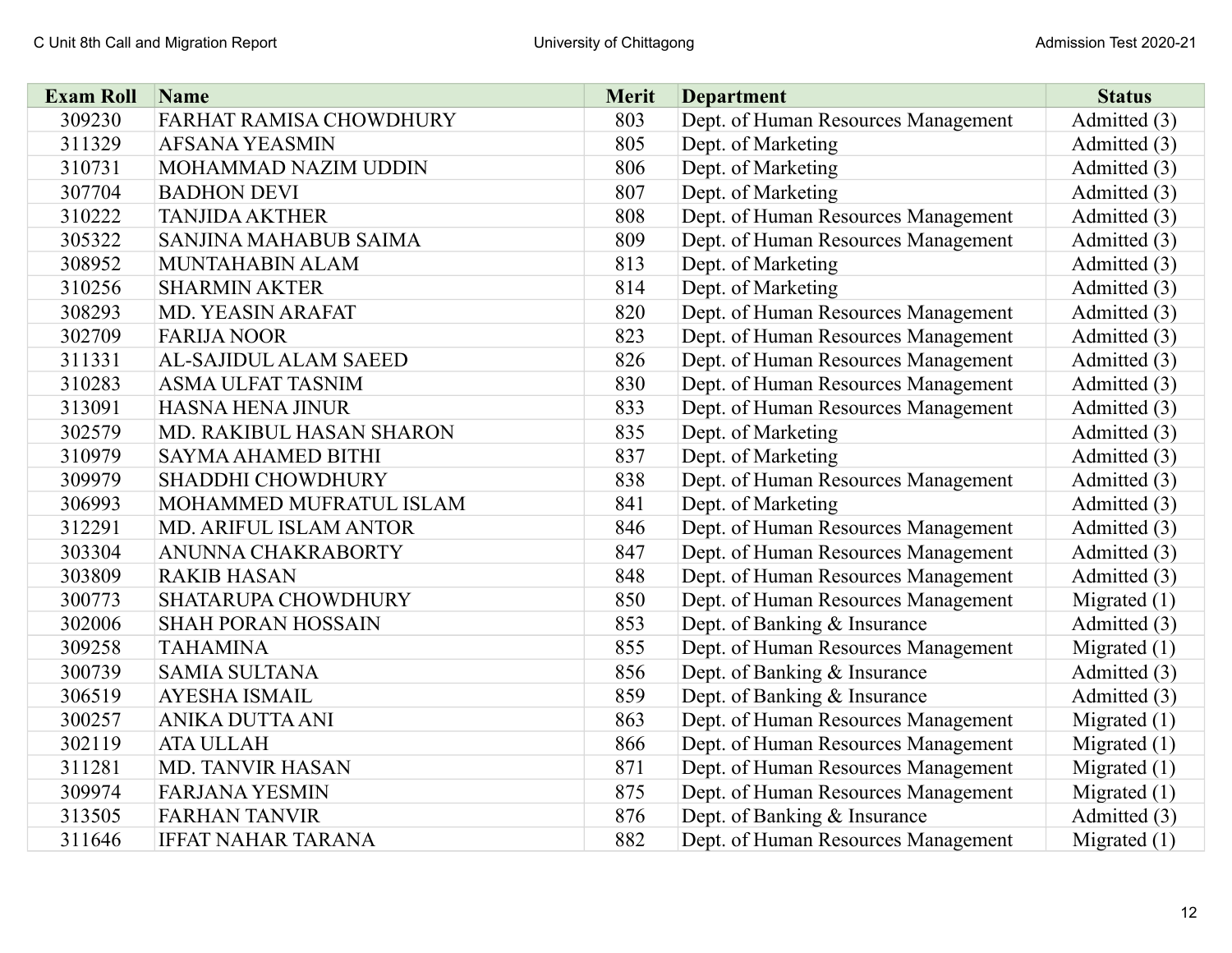| <b>Exam Roll</b> | Name                      | <b>Merit</b> | <b>Department</b>                   | <b>Status</b>  |
|------------------|---------------------------|--------------|-------------------------------------|----------------|
| 300811           | <b>NAFIS UDDIN</b>        | 883          | Dept. of Human Resources Management | Migrated $(1)$ |
| 309486           | RUMAISA JANNAT RANI       | 885          | Dept. of Banking & Insurance        | Admitted (3)   |
| 307045           | MST. MAHAFUZA RAHAT NOOR  | 886          | Dept. of Human Resources Management | Migrated $(1)$ |
| 312408           | HUMYRA AKTHER HERA        | 891          | Dept. of Human Resources Management | Migrated $(1)$ |
| 313877           | <b>HABIBULLAH MISBHA</b>  | 892          | Dept. of Human Resources Management | Migrated $(1)$ |
| 300996           | RICHI CHOWDHURY           | 893          | Dept. of Banking & Insurance        | Admitted (3)   |
| 313265           | MOHAMMAD SHIFAT UDDIN     | 895          | Dept. of Human Resources Management | Migrated $(1)$ |
| 306875           | <b>MD. SAKIB HASAN</b>    | 900          | Dept. of Human Resources Management | Migrated $(1)$ |
| 303498           | FAHAMEDA IBNAT NIKAT      | 903          | Dept. of Banking & Insurance        | Admitted (3)   |
| 308005           | <b>JANNATUL MAOYA</b>     | 904          | Dept. of Banking & Insurance        | Admitted (3)   |
| 310086           | <b>MD IMRAN SHAHED</b>    | 905          | Dept. of Banking & Insurance        | Admitted (3)   |
| 309095           | AFRINA AKTER RAIMA        | 907          | Dept. of Human Resources Management | Admitted (3)   |
| 304519           | <b>NAZMIN SULTANA</b>     | 909          | Dept. of Banking & Insurance        | Admitted (3)   |
| 301486           | <b>ISMAT JAHAN RITU</b>   | 910          | Dept. of Human Resources Management | Admitted (3)   |
| 313046           | <b>FERDOUS AKTER</b>      | 911          | Dept. of Human Resources Management | Admitted (3)   |
| 303359           | <b>ANISUR RAHAMAN</b>     | 916          | Dept. of Human Resources Management | Admitted (3)   |
| 304599           | PRITAM MITRA              | 918          | Dept. of Human Resources Management | Admitted (3)   |
| 306955           | SAMEEN RASHIQUE CHOUDHURY | 919          | Dept. of Banking & Insurance        | Admitted (3)   |
| 300580           | <b>UMMEY KOFAIRA</b>      | 921          | Dept. of Banking & Insurance        | Admitted (3)   |
| 312073           | <b>SHORMILA NUSRAT</b>    | 922          | Dept. of Human Resources Management | Migrated $(1)$ |
| 307286           | <b>JOBEDA AKTER JASY</b>  | 923          | Dept. of Banking & Insurance        | Admitted (3)   |
| 313063           | <b>MD. SUHAG RANA</b>     | 928          | Dept. of Banking & Insurance        | Admitted (3)   |
| 310274           | <b>TONMOY BONIK</b>       | 929          | Dept. of Banking & Insurance        | Admitted (3)   |
| 309976           | MOHAMMAD SHAZZAD HOSSAIN  | 930          | Dept. of Banking & Insurance        | Admitted (3)   |
| 300194           | <b>JUNAYED -UR- REZA</b>  | 935          | Dept. of Banking & Insurance        | Admitted (4)   |
| 306429           | <b>SABRINA SULTANA</b>    | 936          | Dept. of Banking & Insurance        | Admitted (4)   |
| 311127           | <b>SHOJIB SAHA</b>        | 937          | Dept. of Banking & Insurance        | Admitted (4)   |
| 305969           | <b>SAJEDA BEGUM</b>       | 940          | Dept. of Banking & Insurance        | Admitted (4)   |
| 307654           | MOHAMMAD RASEDUL ALAM     | 944          | Dept. of Banking & Insurance        | Admitted (4)   |
| 308092           | MD. MEHERAB AL HOSSAIN    | 946          | Dept. of Banking & Insurance        | Admitted (4)   |
| 301701           | <b>AZWAD ABRAR SALMAN</b> | 947          | Dept. of Banking & Insurance        | Admitted (4)   |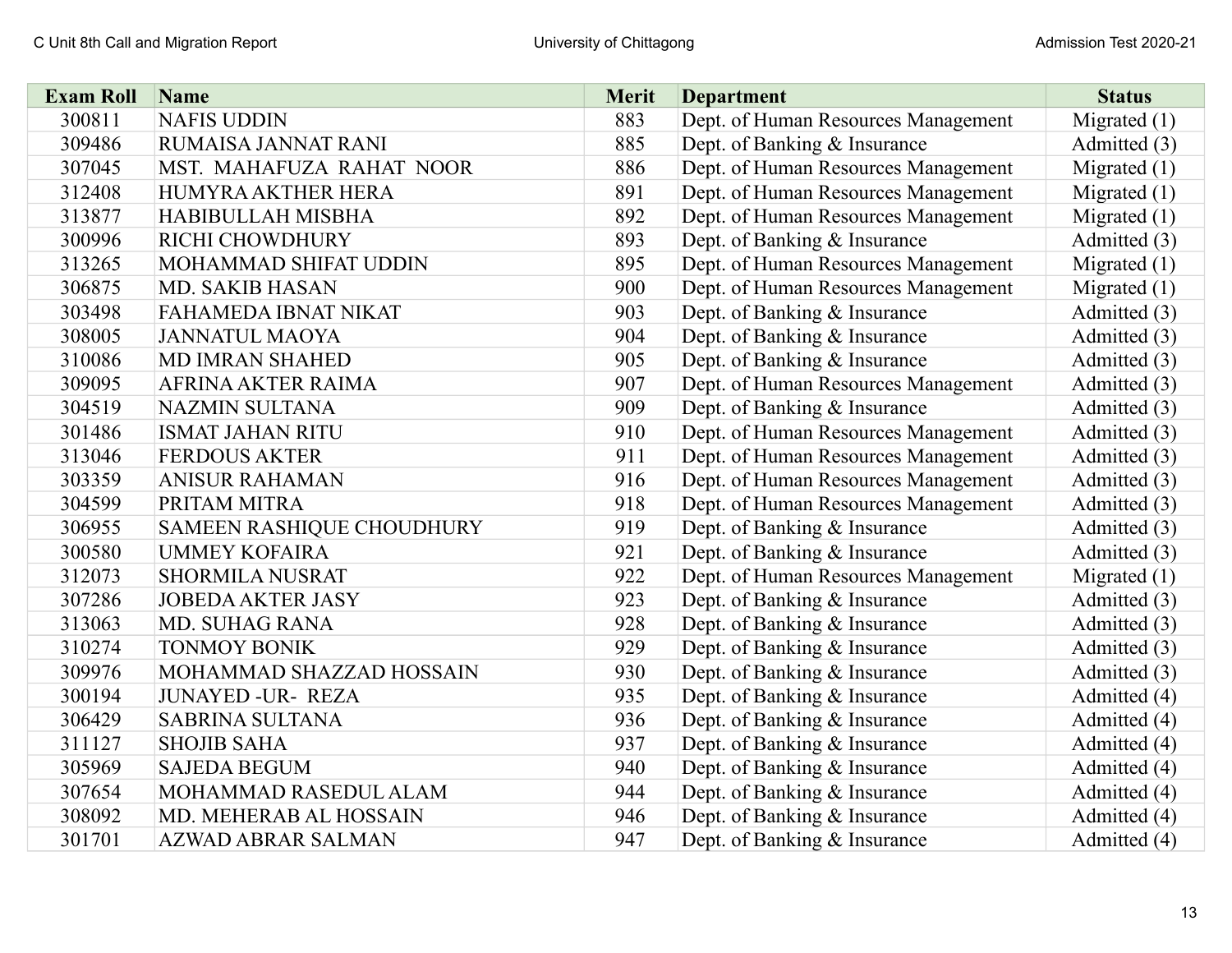| <b>Exam Roll</b> | Name                            | <b>Merit</b> | <b>Department</b>            | <b>Status</b> |
|------------------|---------------------------------|--------------|------------------------------|---------------|
| 302747           | <b>AZIZUL HAKIM RIFAT</b>       | 948          | Dept. of Banking & Insurance | Admitted (4)  |
| 301710           | SHAFIQUL ISLAM SAIMUN           | 950          | Dept. of Banking & Insurance | Admitted (4)  |
| 300909           | MD. JAWADUL KARIM               | 953          | Dept. of Banking & Insurance | Admitted (4)  |
| 312378           | <b>ZIA UDDIN RIHAB</b>          | 955          | Dept. of Banking & Insurance | Admitted (4)  |
| 311227           | NI ISR AT IAHAN                 | 956          | Dent of Banking & Insurance  | Admitted (4)  |
| 312381           | KATIZA BEGUM SAIMA              | 957          | Dept. of Banking & Insurance | Admitted (4)  |
| 311323           | MD. ROKY HOSSEN                 | 958          | Dept. of Banking & Insurance | Admitted (4)  |
| 309564           | <b>MD. RAHIB ISLAM</b>          | 959          | Dept. of Banking & Insurance | Admitted (4)  |
| 300778           | <b>GAZI SAYED MD.RIFAT</b>      | 960          | Dept. of Banking & Insurance | Admitted (4)  |
| 300203           | SK. HASNAINE RAHMAN             | 961          | Dept. of Banking & Insurance | Admitted (4)  |
| 303607           | <b>FAHMIDA SULTANA</b>          | 963          | Dept. of Banking & Insurance | Admitted (4)  |
| 309965           | <b>SHARMIN AKTER ANY</b>        | 964          | Dept. of Banking & Insurance | Admitted (4)  |
| 301607           | <b>MD. SAKIB TOROUFDAR</b>      | 965          | Dept. of Banking & Insurance | Admitted (4)  |
| 312010           | MD. SHAHRIAR HOSSAIN            | 967          | Dept. of Banking & Insurance | Admitted (4)  |
| 305567           | <b>JANNATUL NAYEM MAHIN</b>     | 968          | Dept. of Banking & Insurance | Admitted (4)  |
| 307000           | MD. FOYSAL HOSSAIN RIYAD        | 970          | Dept. of Banking & Insurance | Admitted (4)  |
| 301189           | SOUMRITA KANUNGOE               | 974          | Dept. of Banking & Insurance | Admitted (4)  |
| 309852           | RAMISA SHARMIN RAYSA            | 977          | Dept. of Banking & Insurance | Admitted (4)  |
| 308331           | <b>JANNATUL FERDOUS TAHMINA</b> | 979          | Dept. of Banking & Insurance | Admitted (5)  |
| 312070           | MD. SHOMIK KHAN                 | 988          | Dept. of Banking & Insurance | Admitted (5)  |
| 301560           | <b>AMENA RAHMAN</b>             | 989          | Dept. of Banking & Insurance | Admitted (5)  |
| 304781           | NASRIN AKTER SHATHI             | 992          | Dept. of Banking & Insurance | Admitted (5)  |
| 310160           | <b>ESHA PAUL</b>                | 993          | Dept. of Banking & Insurance | Admitted (5)  |
| 302764           | MD TAHFIM HOSSAIN FARDIN        | 994          | Dept. of Banking & Insurance | Admitted (5)  |
| 308450           | MOHAMMAD RAIHAN UDDIN           | 996          | Dept. of Banking & Insurance | Admitted (5)  |
| 302456           | <b>ISRAT JAHAN PRIYA</b>        | 999          | Dept. of Banking & Insurance | Admitted (5)  |
| 311900           | RUNZILA ISLAM MITUL             | 1003         | Dept. of Banking & Insurance | Admitted (5)  |
| 310916           | <b>ABDUR RAHIM</b>              | 1005         | Dept. of Banking & Insurance | Admitted (6)  |
| 303388           | <b>AFROZA ALAM</b>              | 1007         | Dept. of Banking & Insurance | Admitted (6)  |
| 303370           | <b>SHAMIHA RAMIM</b>            | 1011         | Dept. of Banking & Insurance | Admitted (6)  |
| 308279           | <b>RAITA TASNIA</b>             | 1016         | Dept. of Banking & Insurance | Admitted (6)  |